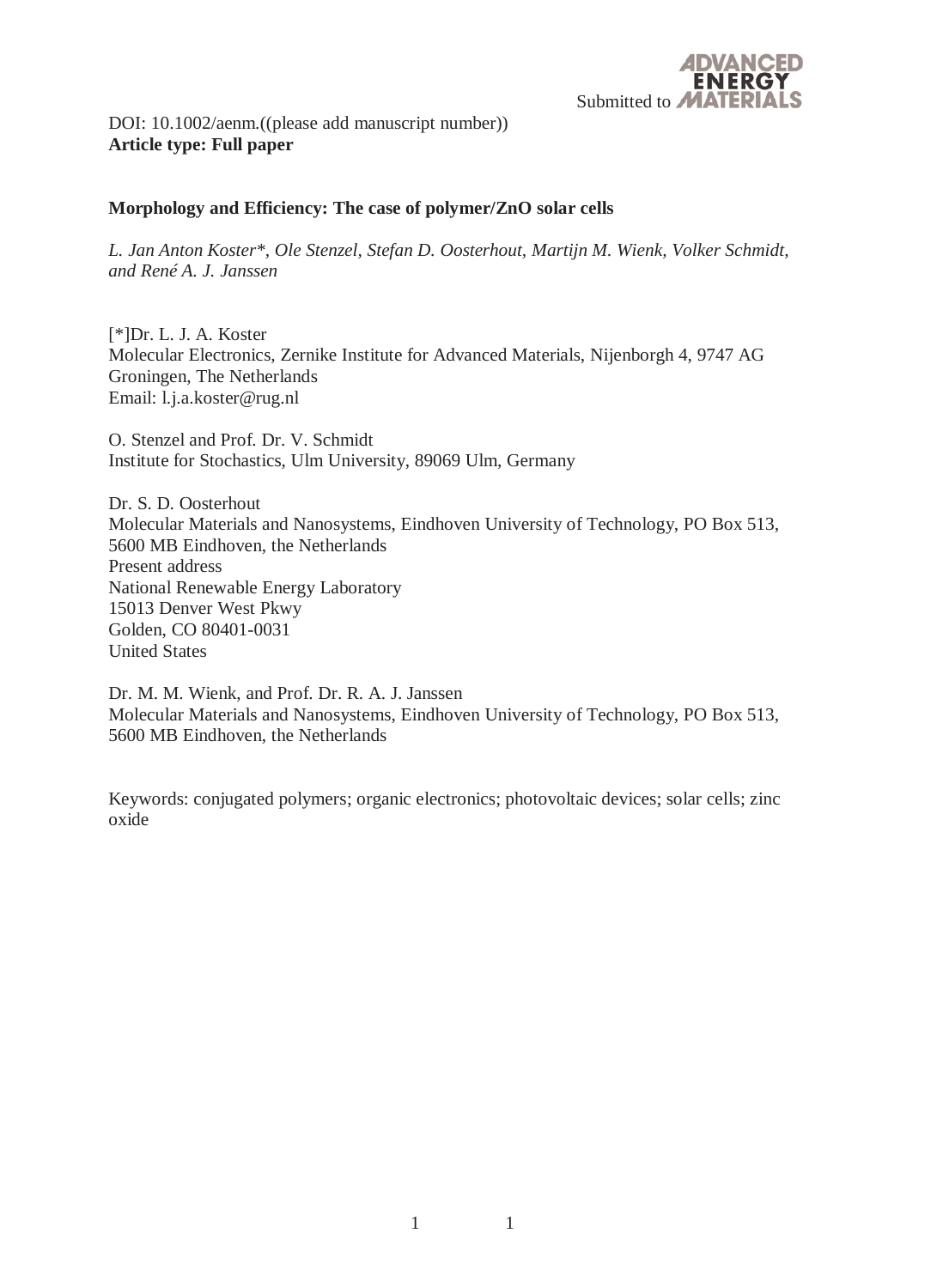

#### ABSTRACT

The performance of polymer solar cells critically depends on the morphology of the interface between the donor- and acceptor materials that are used to create and transport charge carriers. Solar cells based on poly(3-hexylthiophene) and ZnO were fully characterized in terms of their efficiency and three-dimensional (3D) morphology on the nanoscale. Here, we establish a quantitative link between efficiency and morphology by using the experimental 3D morphology as direct input for a 3D optoelectronic device model. This model includes the effects of exciton diffusion and quenching; space-charge; recombination, generation, drift and diffusion of charge carriers; and the injection/extraction of carriers at the contacts. The observed trend in internal quantum efficiency as a function of layer thickness is reproduced with a single set of parameters. Several morphological aspects that determine the internal quantum efficiency are discussed and compared to other organic solar cells. This first direct use of morphological data in an optoelectronic device model highlights the importance of morphology in solar cells.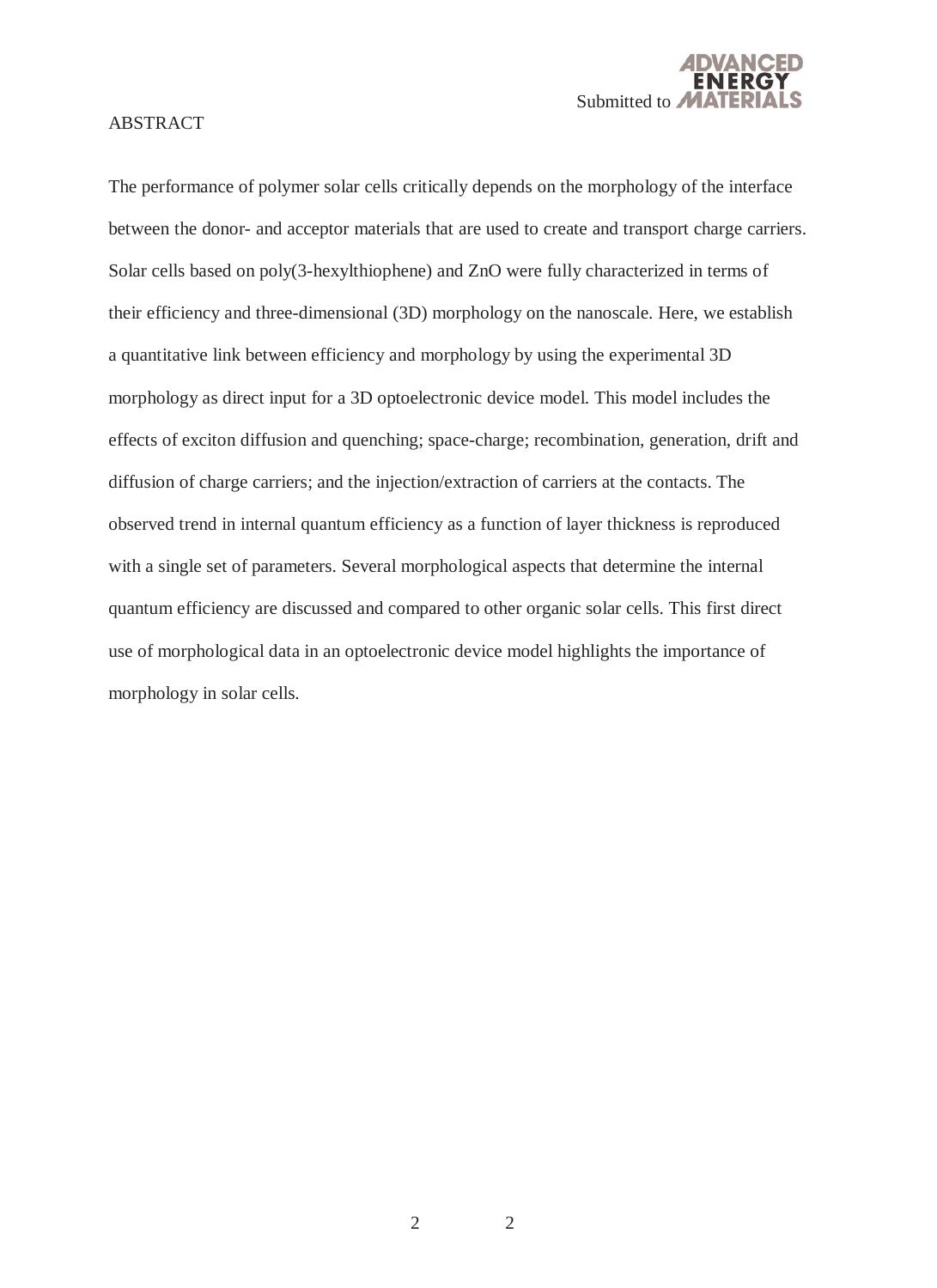

## **1. Introduction**

Organic solar cells have the potential to become a major source of renewable energy in the next several years. Progress in efficiencies has been impressive,  $1/4$  with values of around 10% being reported by several groups and companies. To create charges, two different materials with offset energy levels are used. At the resulting heterojunction between the donor and acceptor materials excitons can be split up into charge carriers. As the exciton diffusion length in organic materials is typically much smaller than the thickness needed to absorb a sizable fraction of the incident light (typically 100-200 nm), a bulk heterojunction (BHJ) architecture is employed to ensure that excitons are generated close to a donor/acceptor interface. Thus, the generation of charges is favored by a finely intermixed morphology. Transporting those charges to the electrodes, however, is more efficient if the BHJ is a coarse one. These competing demands on morphology make it a key factor in solar cell optimization. Hybrid solar cells based on an organic donor and an inorganic acceptor material offer the possibility of combining the high carrier mobilities of inorganic materials with the ease of processing and tunability of conjugated polymers.<sup>5-10</sup> Besides yielding efficient devices, the high density of ZnO makes it possible to use electron microscopy and tomography to obtain detailed information on the donor/acceptor morphology. The interpretation of these techniques is simplified by the fact that no 'mixed phase' of donor and acceptor is present. This makes the assignment of donor or acceptor material (binarization) to a part of the layer straightforward.

 In a previous publication we reported the fabrication of poly(3-hexylthiophene)/ZnO BHJ solar cells.<sup>11</sup> Briefly, poly(3-hexylthiophene) (P3HT) and diethylzinc were dissolved in a mixture of chlorobenzene, toluene, and tetrahydrofuran. This solution was spin-cast onto glass substrates with a transparent electrode. During spin-casting, the diethylzinc reacts with moisture from the ambient causing hydrolysis and the formation of zinc hydroxide.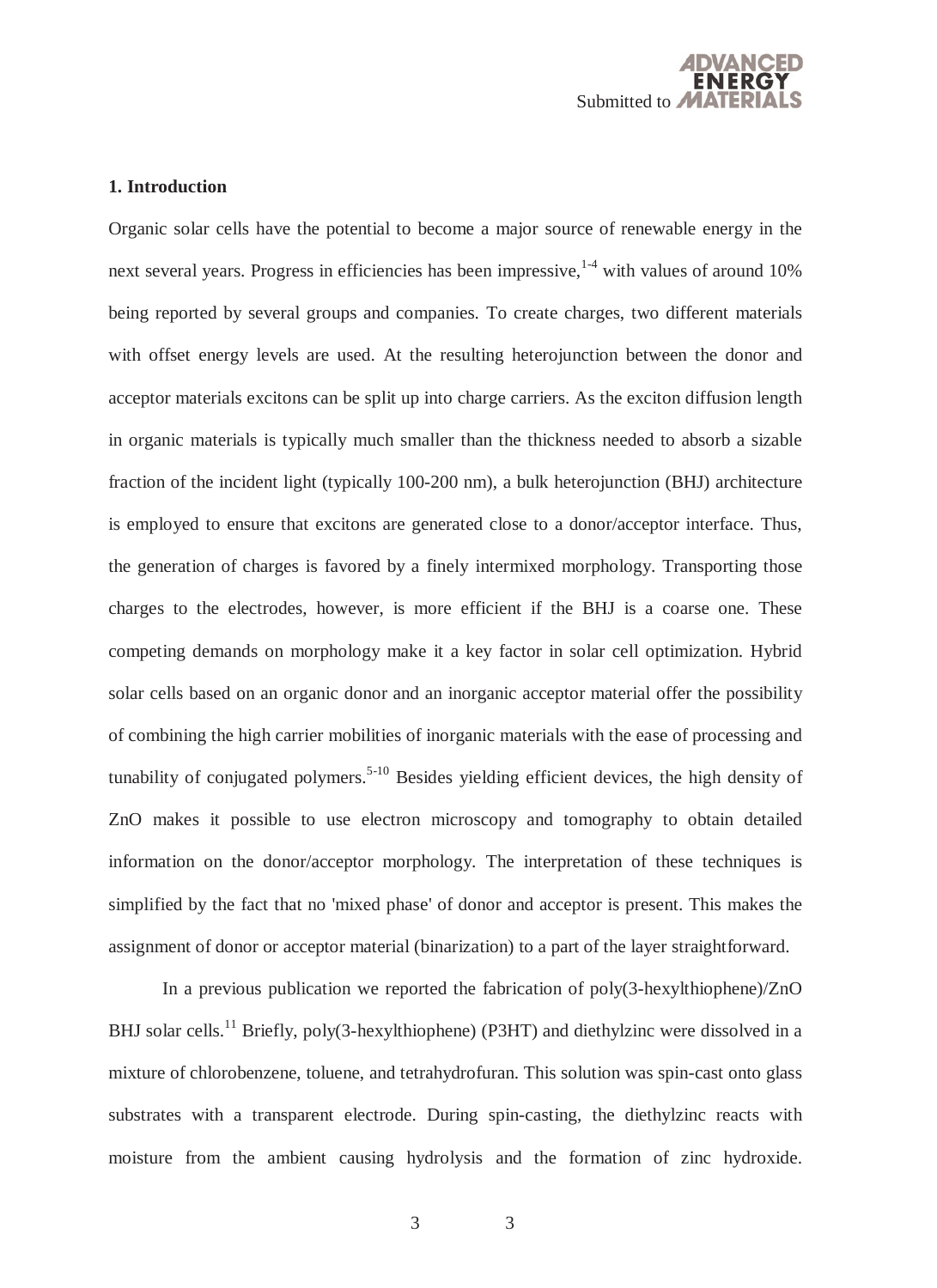

Subsequent annealing at 100 °C yields condensation of the hydroxide to form an interpenetrating network of ZnO in a P3HT matrix. The presence of crystalline P3HT and ZnO domains was evidenced by electron diffraction experiments. The thickness of the P3HT/ZnO layer was varied by using different spin-casting velocities while keeping the P3HT and diethylzinc concentrations constant. The devices were completed by the deposition of an aluminum electrode. A 1:1 (by weight) ratio of P3HT to ZnO (assuming full conversion of the diethylzinc) proved to yield the highest power conversion efficiency of 2%. This ratio translates into a ZnO content of 20% by volume, which is considerably smaller than what is typical in polymer/fullerene solar cells. Due to evaporation of diethylzinc during spin-casting the actual ZnO content is even smaller for devices spun at high speeds.

**Figure 1** shows the internal quantum efficiency (IQE), which was calculated as the ratio between the measured short-circuit current and the number of absorbed AM1.5 photons per unit area and time. Interestingly, devices thinner than approximately 120 nm have an IQE that is smaller than thicker ones, despite the fact that in thick films charge carriers have to travel further to the electrodes. Photo-induced absorption measurements indicate that exciton quenching in thin P3HT/ZnO layers is not quantitative, while thicker layers generate charges more efficiently. $11$ 

 The morphology of three representative photoactive layers of different thicknesses (57 nm, 100 nm and 167 nm) was imaged with 3D electron tomography.<sup>11, 12</sup> Due to experimental constraints only about 60% of the layer thickness could be used for binarization. In order to obtain the full thickness, the additional volume was added by mirroring the original data (see Supporting Information). The reconstructed volumes are shown in **Figure 2**. Clearly, the morphology is very different for the three thicknesses studied. The thinnest sample shows very large P3HT domains, which is one of the reasons for the low IQE of thin layers. Previously, we studied the effects of morphology on exciton quenching and found that exciton decay in the P3HT phase is a significant loss in the thin layers. Here we seek to significantly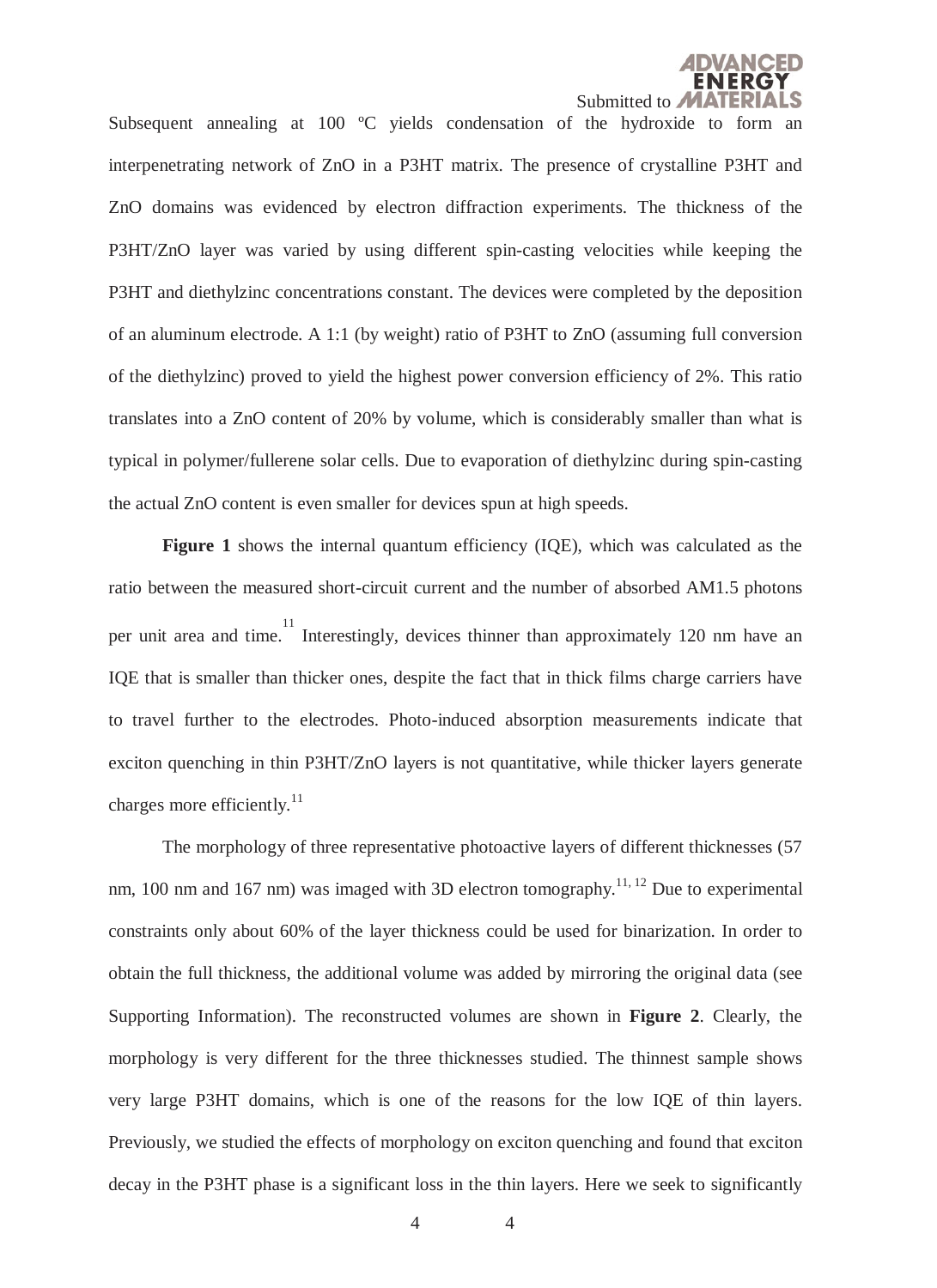

extend this analysis by including the effect of charge transport on IQE. Recently, we have developed a model that can generate realistic morphologies (with arbitrary layer thicknesses) from spatial stochastic modeling to facilitate further optoelectronic device modeling studies.<sup>13</sup>

#### **2. Device model**

In order to quantitatively link the morphology of the photoactive layers, as shown in Figure 2, to the IQE (see Figure 1) we have developed a 3D optoelectronic device model. It is clear that given the complex 3D nature of the morphologies a full 3D treatment is required. The optical part of this model includes exciton diffusion and decay within the polymer phase and exciton quenching at interfaces. After free charge carriers have been formed at the P3HT/ZnO interface, the electrical part of the model describes their subsequent transport to the electrodes, their effect on the electric field and possible bimolecular recombination across the P3HT/ZnO interface. Additionally, the injection of charge carriers by the contacts (dark current) is included. The morphologies as depicted in Figure 2 define which parts of the simulation volume correspond to either donor or acceptor material and serve as direct input for the simulations. The interface is defined midway between a donor and an acceptor grid point. Cyclic boundary conditions are applied in the lateral directions.

 We base our simulation on a drift-diffusion approach rather than a Monte Carlo model as drift-diffusion is significantly faster.<sup>14</sup> This enables us to run simulations on the large volumes that these morphologies require (up to 6.2 million grid points), vary parameters, and calculate full current-voltage characteristics, all under normal operating conditions. As is customary in current Monte Carlo models for organic solar cells,  $15-17$  any holes (electrons) in the acceptor (donor) phase are neglected. A comparison between Monte Carlo data from the literature and this model will be presented in the next section.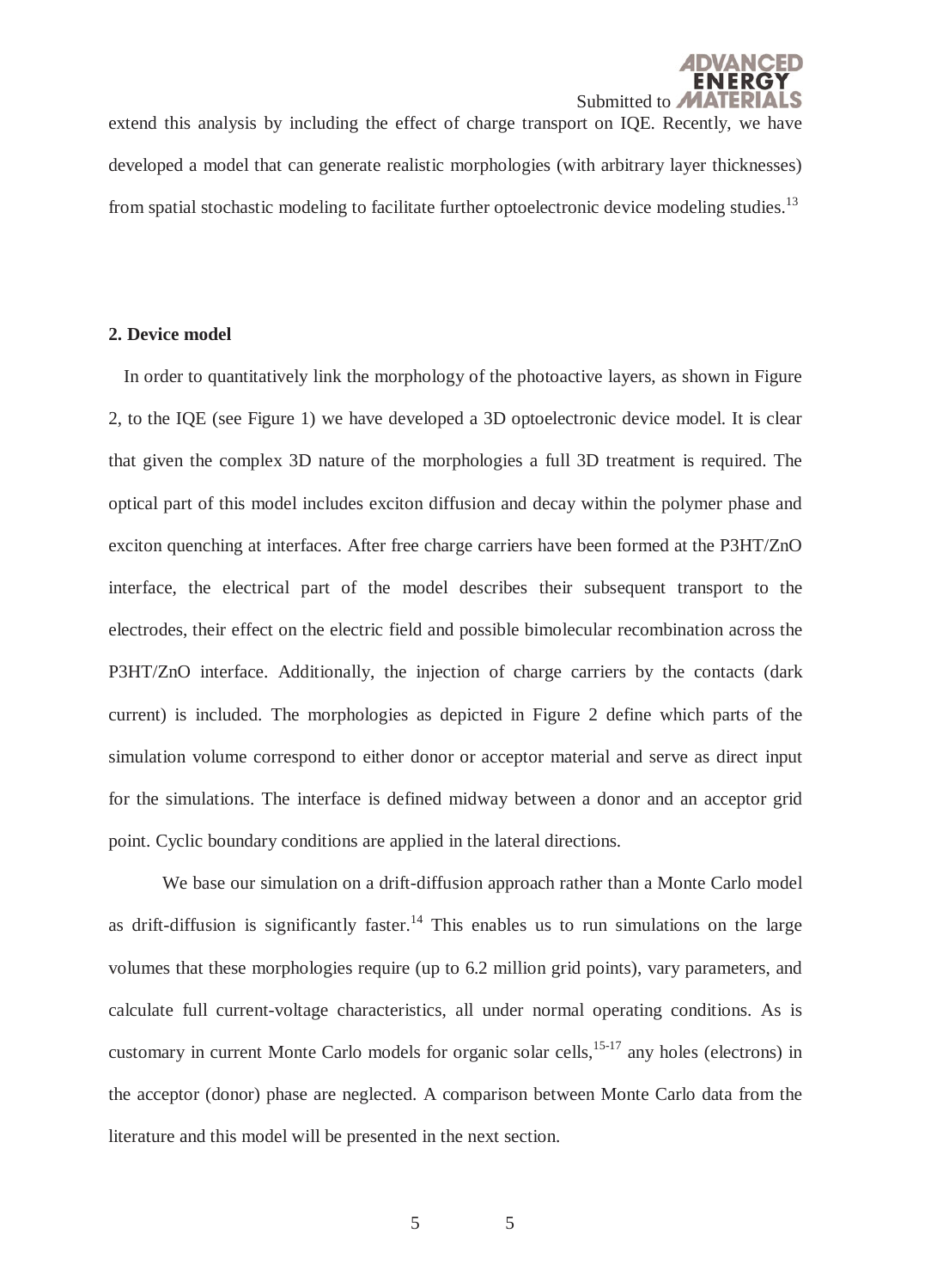

#### **2.1. Model details**

The local exciton density *X*, within the P3HT phase is calculated by solving the exciton diffusion equation,

$$
0 = -\frac{X}{\tau} + D_X \nabla^2 X + g,\tag{1}
$$

where  $\tau$  is the exciton lifetime,  $D_X$  is the exciton diffusion constant, and *g* is the volume generation rate of excitons. For simplicity, *g* is taken uniform across the layer. Kotlarski *et al.* have shown this approximation is a good one for polymer/fullerene layers thinner than 250 nm.18 Exciton quenching by charge transfer at the P3HT/ZnO interface is implemented by requiring the exciton density in the ZnO be zero. It is assumed that charge transfer to ZnO directly yields free charge carriers.<sup>19</sup> Exciton quenching at the electrodes due to energy transfer is taken into account by setting the exciton density equal to zero at the electrodes. We know from previous work that exciton quenching at the electrodes can be significant for thin P3HT/ZnO layers.<sup>11</sup>

 At the P3HT/ZnO interface, charge carriers are generated and may also recombine. Once the exciton density *X* is known, the generation rate *G* of free carriers at the interface can be calculated. Let subscript *D* (*A*) denote the donor (acceptor) phase. Then the generation rate of free carriers at either side of the heterojunction is given by

$$
G_A = G_D = D_X \frac{X_D}{(\delta x)^2},\tag{2}
$$

where  $\delta x$  is the grid spacing. Bimolecular recombination of carriers across the interface is given by

$$
R_A = R_D = m_A p_D,\tag{3}
$$

where  $n_A$  and  $p_D$  are the electron and hole density, respectively.

The recombination rate constant *γ* is given by the Langevin expression<sup>20</sup>

$$
\gamma = \gamma_{\text{pre}} \frac{q}{\varepsilon} \left( \mu_n + \mu_p \right),\tag{4}
$$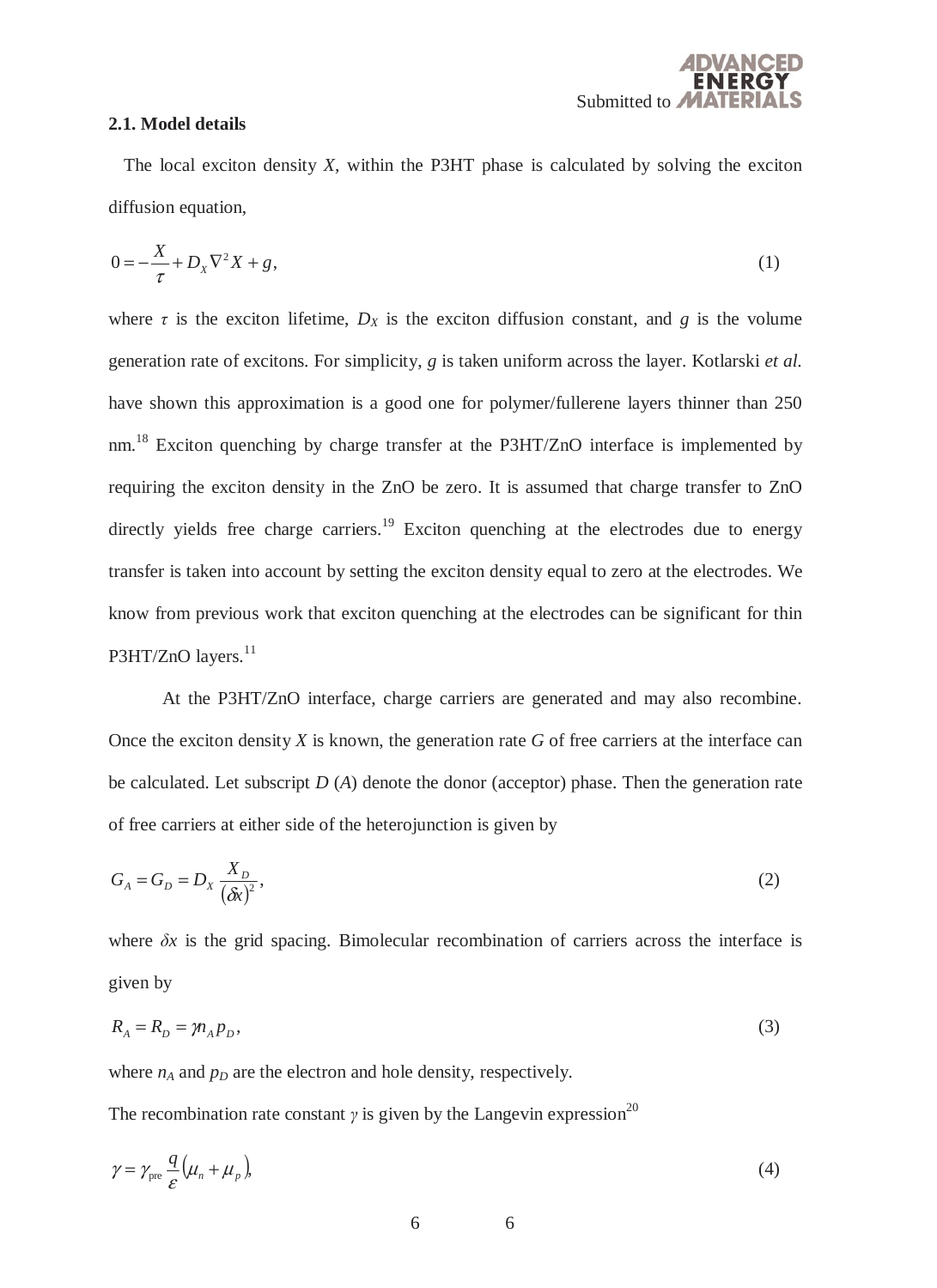

where *q* is the elementary charge and  $\varepsilon$  is the dielectric constant. Equation (4) is modified to include a reduction factor *γ*pre. The electron (hole) mobility in the acceptor (donor) phase is denoted by  $\mu_n$  ( $\mu_p$ ). Equation (4) implies that the grid spacing corresponds to a physical length, equivalent to the hopping distance. The current flow away from the interface in any given direction is related to the net generation (i.e. generation minus recombination) rate of carriers in that direction.

 Away from the P3HT/ZnO interface, i.e. in the bulk of the donor/acceptor domains, carrier flow is governed by drift and diffusion; for electrons

$$
J_n = -qn\mu_n \nabla V + qD_n \nabla n \tag{5}
$$

and for holes

$$
J_p = -qp\mu_p \nabla V - qD_p \nabla p. \tag{6}
$$

It is assumed that the Einstein relation between mobility and diffusivity  $D_{n,p}$  holds.<sup>21,22</sup> The potential is solved from the Poisson equation;

$$
\nabla^2 V = \frac{q}{\varepsilon} (n - p). \tag{7}
$$

The boundary condition on the potential is given by

$$
q(V_L - V_0 + V_{\text{applied}}) = W_{\text{anode}} - W_{\text{cathode}}\,,\tag{8}
$$

where  $V_L$  and  $V_0$  are the potentials at either electrode,  $V_{\text{applied}}$  is the applied voltage, and  $W_{\text{anode}}$ and *W*cathode are the anode, respectively cathode work functions.

The boundary condition on the electron (hole) density at the electrodes is given by

$$
n(p) = N_{cv} \exp\left(-\frac{\varphi_{A(D)}}{V_t}\right),\tag{9}
$$

where  $\varphi_{A(D)}$  is the barrier between the LUMO (HOMO) of the acceptor (donor) and the electrode and  $N_{cy}$  is the effective density of states. After Eq. (1) has been solved to yield the exciton density, the system of Eqs.  $(2)-(9)$  is solved iteratively using Gummel iteration.<sup>23</sup> The post-processing is done using the Mayavi Data Visualizer.<sup>24</sup>

$$
7 \hspace{1.5cm} 7
$$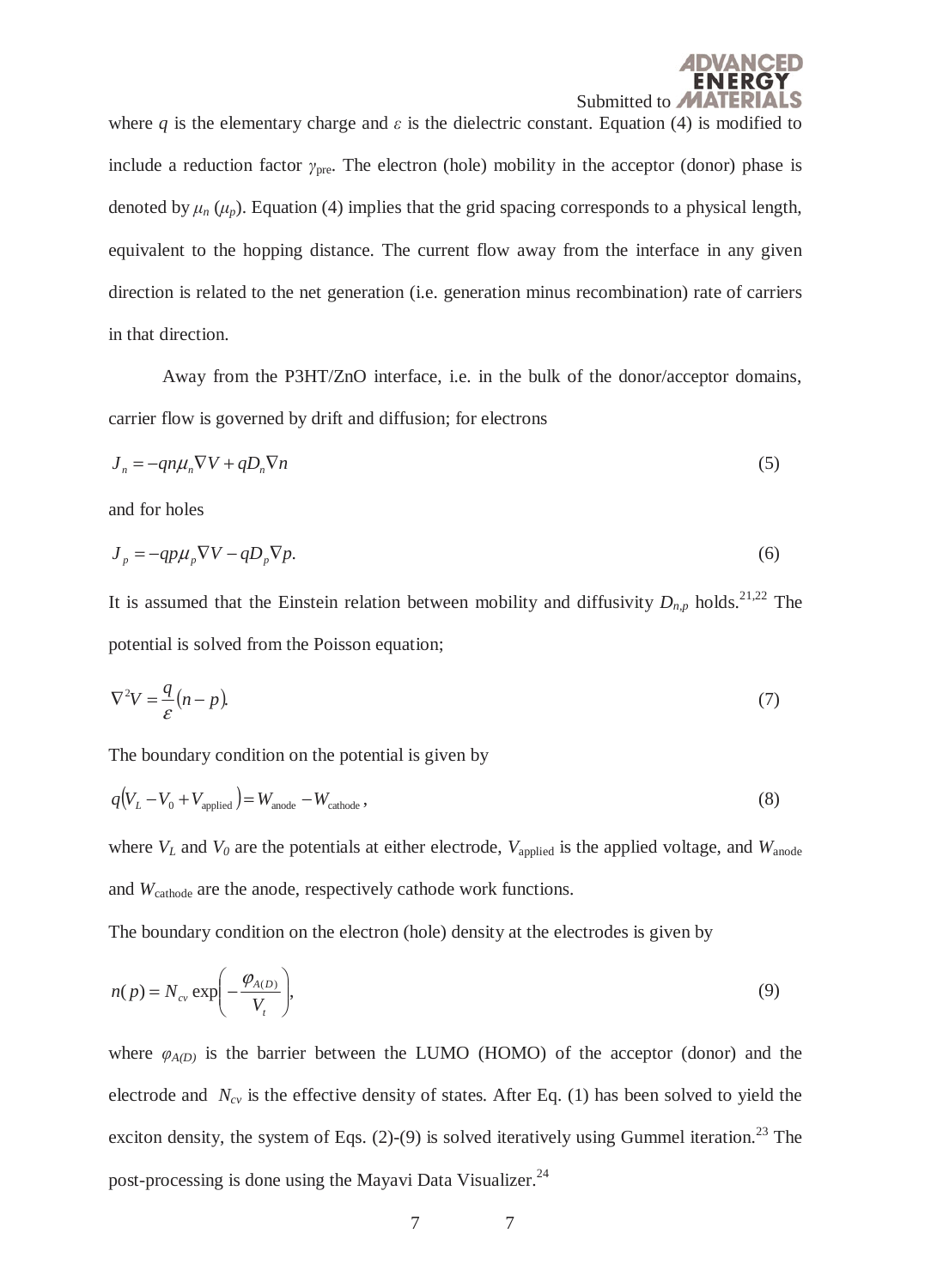

#### **3. Results and discussion**

# **3.1. Comparison with Monte Carlo simulations**

Theoretical three-dimensional morphologies have been included in Monte Carlo studies. 15,16,25 Monte Carlo models monitor all individual charge carriers and their interactions, making them very computationally costly. Because of this, Monte Carlo studies on organic solar cells often focus on sub-processes rather than on a complete device,  $26-29$  use theoretical rather than experimental morphologies, and direct comparison with experimental currentvoltage data has proved elusive. Monte Carlo simulations do include more microscopic detail as they track individual charge carriers. This makes it possible to include, for example, shortrange Coulomb interactions and energetic disorder. The drift-diffusion approach focuses on carrier density distributions rather than on individual carriers, sacrificing microscopic detail for much reduced computational cost. As a result, it is not a priori clear whether the driftdiffusion approach is still appropriate given the small and complex morphological features that characterize organic BHJ solar cells. We therefore compare the results of drift-diffusion simulations with Monte-Carlo data from the literature.<sup>16</sup>

 Kimber *et al.* have published a Monte-Carlo study on the effect of different morphologies.<sup>16</sup> One of the morphology classes they have considered was obtained by socalled simulated annealing  $(SA)$ <sup>30</sup>. This technique involves randomly choosing a pair of neighboring sites (voxels) and probabilistically admitting a swap based on the total energy. To encourage phase separation, the interfacial energies of the constituent phases are chosen such that a configuration with a smaller interfacial area is lower in energy. At a given volume ratio the morphology is solely characterized by the average feature size *b*. At a 1:1 volume ratio of donor-to-acceptor  $b = 3V/A$ , where *V* is the total volume and *A* is the interfacial area. Kimber *et al.* demonstrated that the fraction of carriers that recombine bimolecularly increases for finer morphologies, i.e. for smaller *b*. **Figure 3** (inset) shows their data for bimolecular recombination loss *ζBR* in the range of feature sizes that is relevant for the P3HT/ZnO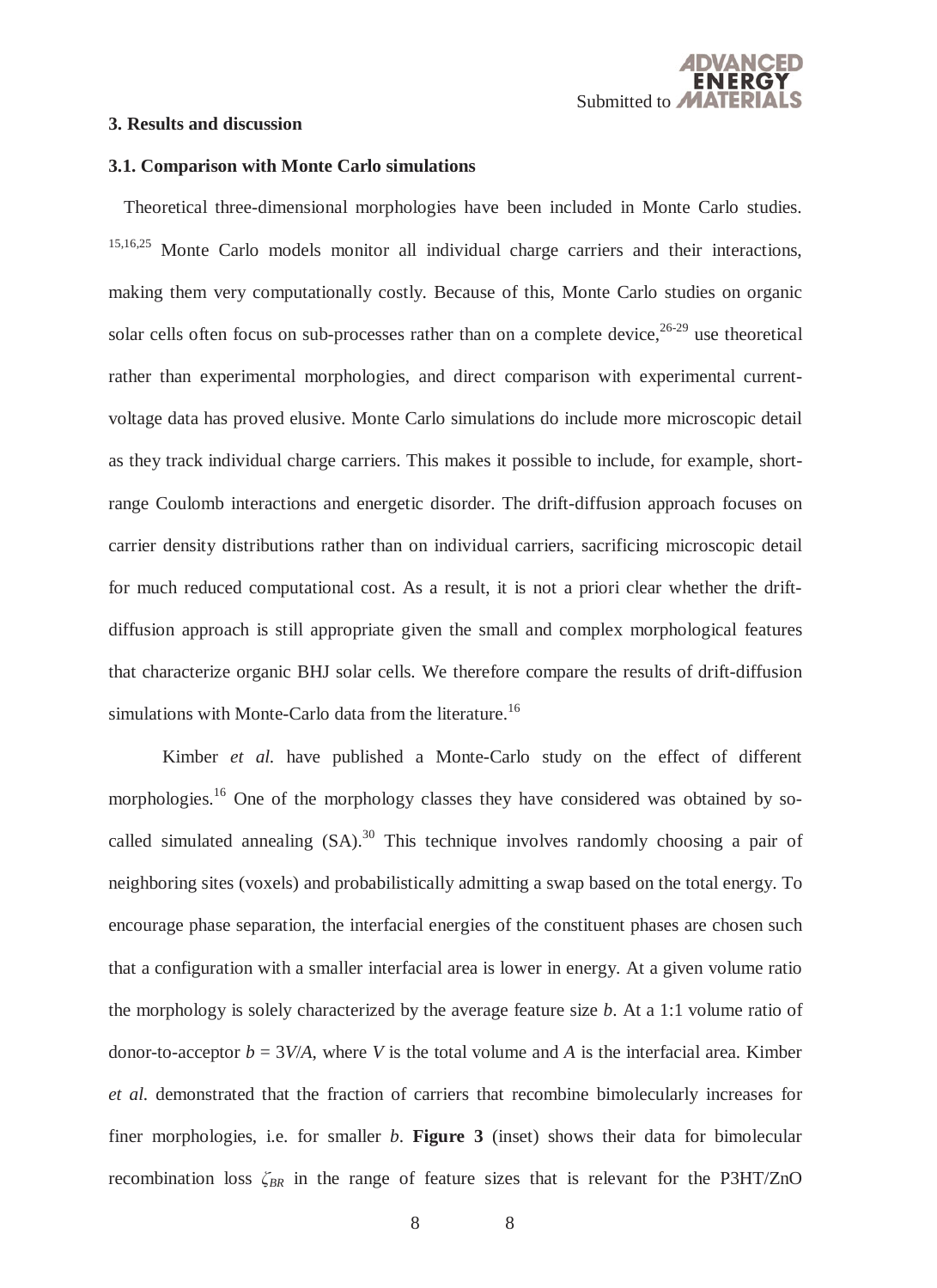morphologies studied in this paper. These P3HT/ZnO morphologies have feature sizes *b* ranging from 5.5 nm (167 nm) to 7.5 nm (57 nm).

 For the drift-diffusion simulations we take our parameters, as far as possible, from the paper by Kimber *et al.*, see Table 1, while bimolecular recombination was assumed to be of the (unmodified, *γ*<sub>pre</sub> = 1) Langevin type. However, not all parameters can be retrieved and there remain differences between the physics that the models describe. This precludes a direct quantitative comparison. A qualitative comparison, however, is possible as the trend of  $\zeta_{BR}$  as a function of feature size is not very sensitive to these details. The obtained bimolecular recombination loss *ζBR* is very similar to the Monte-Carlo data, see Figure 3. Given how different these methodologies are, the agreement between the Monte-Carlo and drift-diffusion results is satisfactory. In a recent paper, Stenzel *et al.* compared the structural and physical characteristics of SA morphologies with those of  $P3HT/ZnO<sup>13</sup>$ . They have found that these morphologies are structurally very different, for example SA morphologies are isotropic, P3HT/ZnO morphologies are not. However, we believe this favorable comparison to be a good test of the suitability of 3D drift-diffusion models for simulating complex BHJ devices.

#### **3.2. Modeling P3HT/ZnO solar cells**

We now turn to the P3HT/ZnO data and seek to explain the IQE (see Figure 1) for the three different morphologies. There exist several different values for the exciton diffusion length in P3HT in the literature ranging from 2.6 nm to 8.5 nm. $^{31\text{-}34}$  We assume the exciton diffusion length<sup>35</sup> to be equal to 5 nm as this appears to be a reasonable value. In a 50-nm thick P3HT/ZnO blend, the hole mobility in the P3HT phase was found to be  $4\times10^{-8}$  m<sup>2</sup>/Vs,<sup>36</sup> which is comparable to the mobility in pristine  $P3HT$ <sup>37</sup>. The mobility in the ZnO phase proved difficult to measure. However, as there are no signs of space-charge buildup in these solar cells it is reasonable to assume that the electron- and hole mobility must be similar.<sup>38</sup> We note that a slightly lower  $(2.8\times10^{-9} \text{ m}^2/\text{Vs})$  electron mobility was reported for a poly(*p*-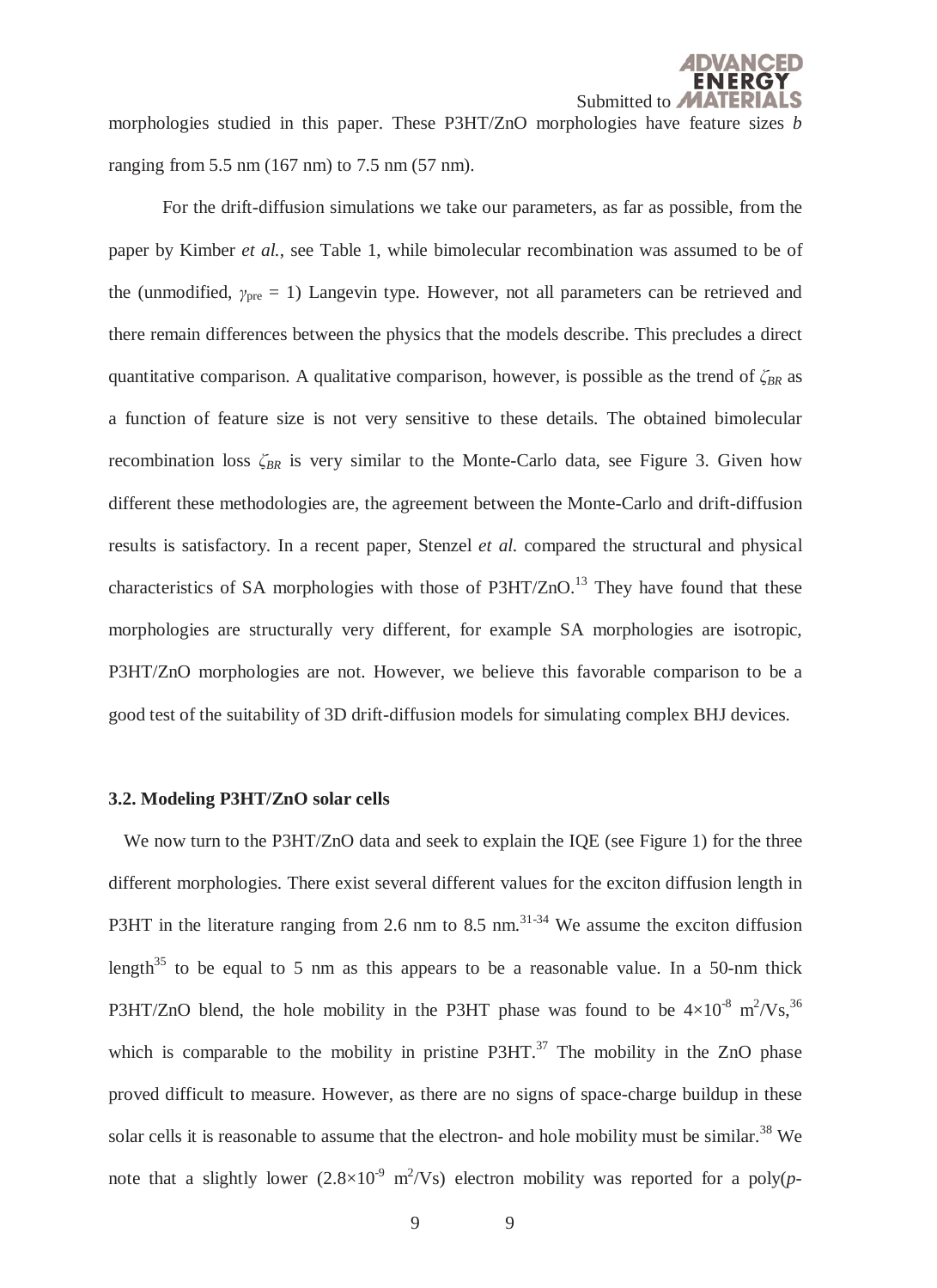phenylene vinylene) (PPV) derivative blended with ZnO nanoparticles  $(25 \text{ vol.} - %).$ <sup>19</sup> As interparticle transport might be problematic it is not surprising that the mobility in the nanoparticle blend is lower.

 In fitting to the IQE data a single set of parameters was used (see Table 2): Only the morphologies, their corresponding thicknesses and the number of absorbed photons as determined from the experiments were changed between simulations. Bimolecular recombination in P3HT/fullerene blends is significantly reduced relative to the Langevin rate (corresponding to  $\gamma_{\text{pre}} \ll 1$ ),<sup>39</sup> especially under conditions where the domain size of the phase separation has increased. PPV/fullerene blends do not show this reduction,  $39$  and the reduction of Langevin recombination appears to be a property associated with phase-separated P3HT. We use the Langevin reduction factor *γ*<sub>pre</sub> as a free parameter in our simulations. The resulting IQE data are shown in Figure 1, obtained with  $γ_{pre} = 0.03$ . Clearly, the IQE can be reproduced with our model.

 The structural differences between the morphologies lessen as thicker layers are considered.13 In other words, beyond approximately 150-200 nm thickness, the morphologies are fairly similar. This allows us to further test our modeling approach. By using the mirror procedure as outlined above, a morphology of 220 nm thickness was emulated by adding extra thickness to the 167-nm thick morphology. As this should yield a reasonably good approximation of the real morphology at 220 nm thickness, the calculated IQE should be close to the experimental value (40-45%). The resulting IQE (43%, see Figure 1) indeed agrees with the experimental data, which demonstrates the predictive power of the optoelectronic model.

**Figure 4** (a) shows the simulated current-voltage characteristics for the 57, 100, and 167-nm morphologies together with the experimental current-voltage characteristics of a 162 nm thick device. The similarity between simulation and experiment is striking. This reaffirms the suitability of our modeling approach. We note however, that the experimental current-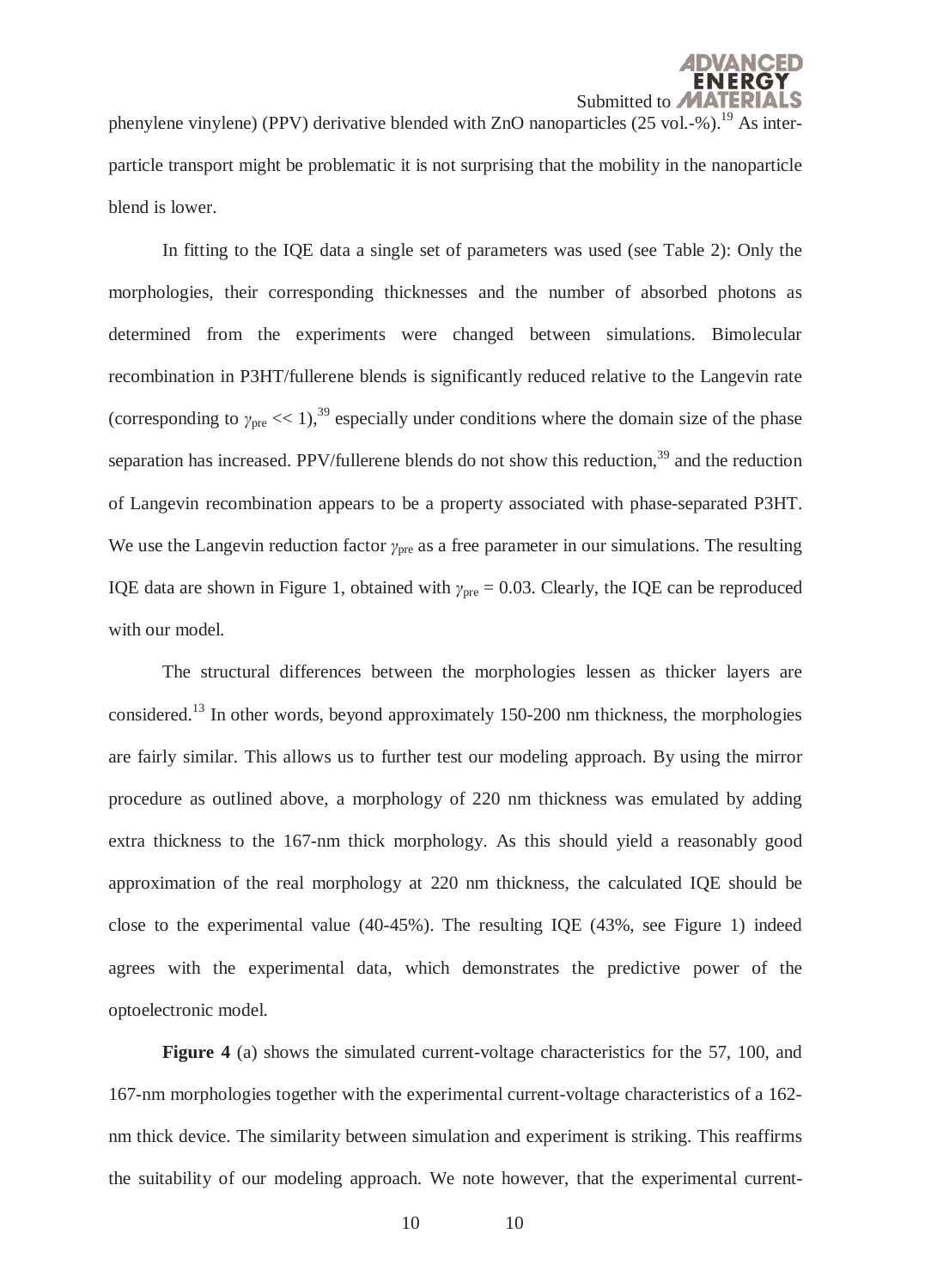

voltage characteristics display some scatter, due to the sensitivity of the performance to subtleties in the fabrication conditions, especially related to the ambient humidity and solvent evaporation rate. This scatter complicates fitting directly to the current-voltage characteristics of individual devices. Although some scatter is also borne out in the IQE (as shown in Figure 1) it is less pronounced. Therefore, we chose to focus on reproducing the trend in IQE.

 To further analyze the differences in IQE that the different layers display, we plot the exciton loss *ζX* and the bimolecular recombination loss *ζBR* in Figure 4(b). Clearly, the thicker layers have better exciton harvesting (lower  $\zeta_X$ ) but more charge carriers recombine (higher *ζBR*). The overall IQE is a tradeoff between these two quantities: The 57-nm morphology with its coarse phase separation is very good at transporting charges to the electrodes, but has limited exciton harvesting capability. On the other hand, the 167-nm thick morphology has significant recombination losses.

 It should be noted that the recombination of carriers is not homogeneously distributed throughout the device. **Figure 5** shows the recombination rate averaged in the plane parallel to the substrate for the 167-nm morphology. At short-circuit the recombination rate is low except near the anode. This is a consequence of the large hole density that is present at the anode. Electrons in the ZnO phase are prone to recombine with these carriers. There are, however, hotspots of recombination, such as isolated ZnO clusters and cul-de-sacs in the morphology. These "morphological traps" cause the recombination rate to fluctuate in across the layer. As the bias voltage is increased, more and more carriers are injected from the contacts and the recombination rate increases. At open-circuit all charge carriers recombine and generation and bimolecular recombination cancel.<sup>40</sup> As a consequence, the recombination rate is fairly uniform throughout the layer.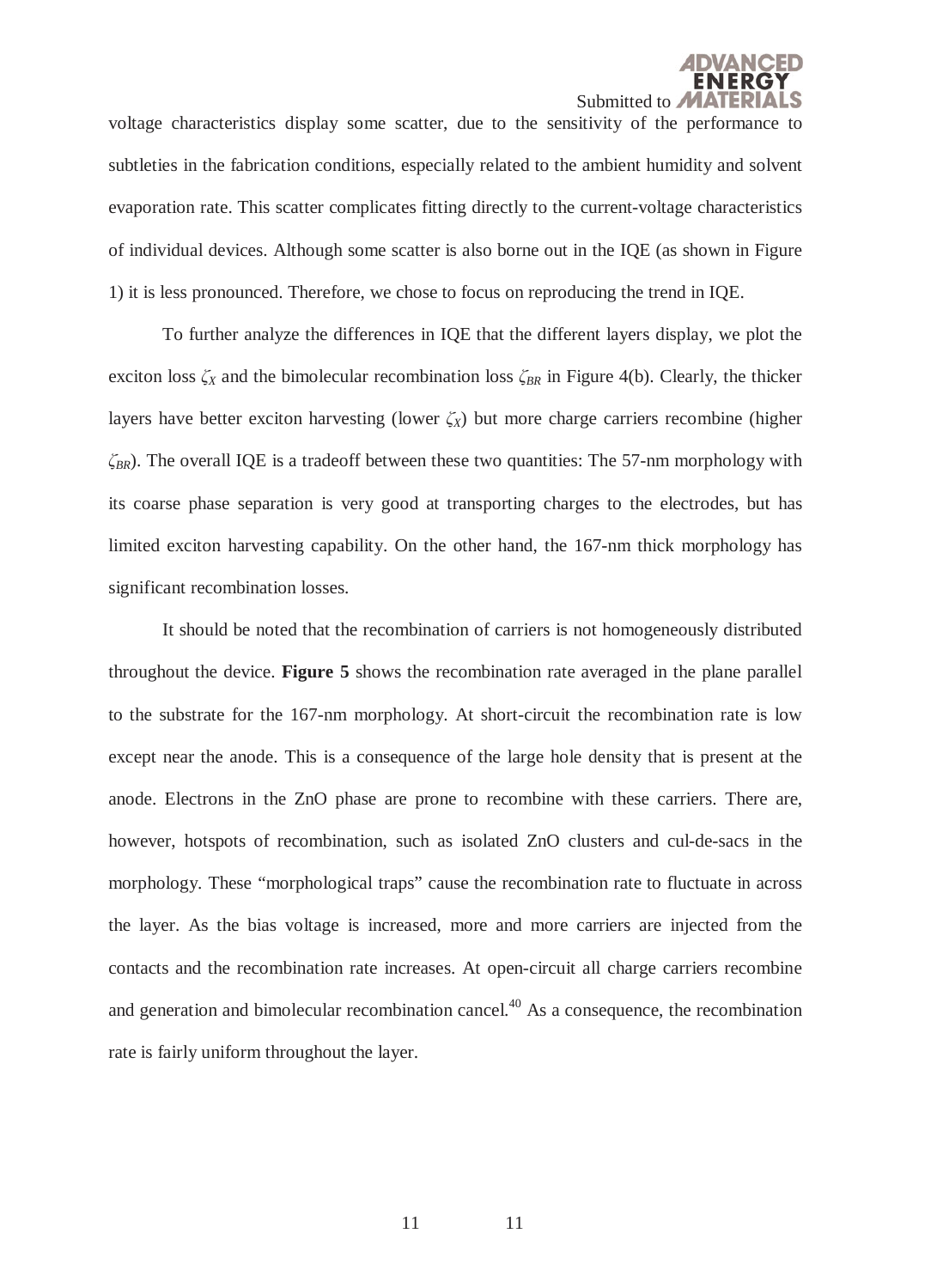#### **3.3 Influence of morphological features**

From Figure 2 it is clear that not all ZnO is connected to the cathode as there are some isolated islands of ZnO that are completely surrounded by P3HT. Electrons generated in these isolated clusters cannot flow out of the device and eventually recombine with holes in the P3HT phase. Additionally, electrons generated in some connected parts of the ZnO phase have to travel against the built-in field (*i.e.* towards the anode) for part of their journey before reaching the cathode. Carriers generated in these cul-de-sacs may not be able to reach the cathode. To assess the influence of both morphological features we consider the 167-nm morphology as they are most prominent at this thickness.<sup>11</sup> In this morphology, 92% of ZnO is connected to the cathode, but only 80% is connected via a strictly rising path. The distribution of isolated clusters is not uniform: fewer of these clusters are found far away from the main ZnO structures.<sup>41</sup> After removing the isolated ZnO clusters, fewer excitons are quenched by ZnO yet the IQE remains constant (see Table 3). This indicates that the influence of this type of defect is negligible. As **Figure 6** illustrates, isolated ZnO clusters only interfere with the main ZnO phase connected to the electrode (the "backbone") if they are close enough to "steal" some of its excitons: if the cluster is close to the ZnO backbone, then the current is decreased as fewer excitons are harvested by the backbone. On the other hand, if the cluster is far away from the ZnO backbone, neither the exciton harvesting is effected nor is the current. The effect on the electric field is small as the electrons on the ZnO cluster are shielded by the holes at the other side of the interface.

 Removing the cul-de-sacs is accomplished by removing (*i.e.* changing the grid point from ZnO to P3HT) all grid points that are not monotonously connected to the cathode. Note, that this also includes any isolated ZnO clusters. Surprisingly, the IQE of the 167-nm morphology is somewhat lower after removing the cul-de-sacs: The resulting exciton quenching is reduced, resulting in fewer free charge carriers, but on the other hand bimolecular recombination is also reduced. The tradeoff between exciton quenching and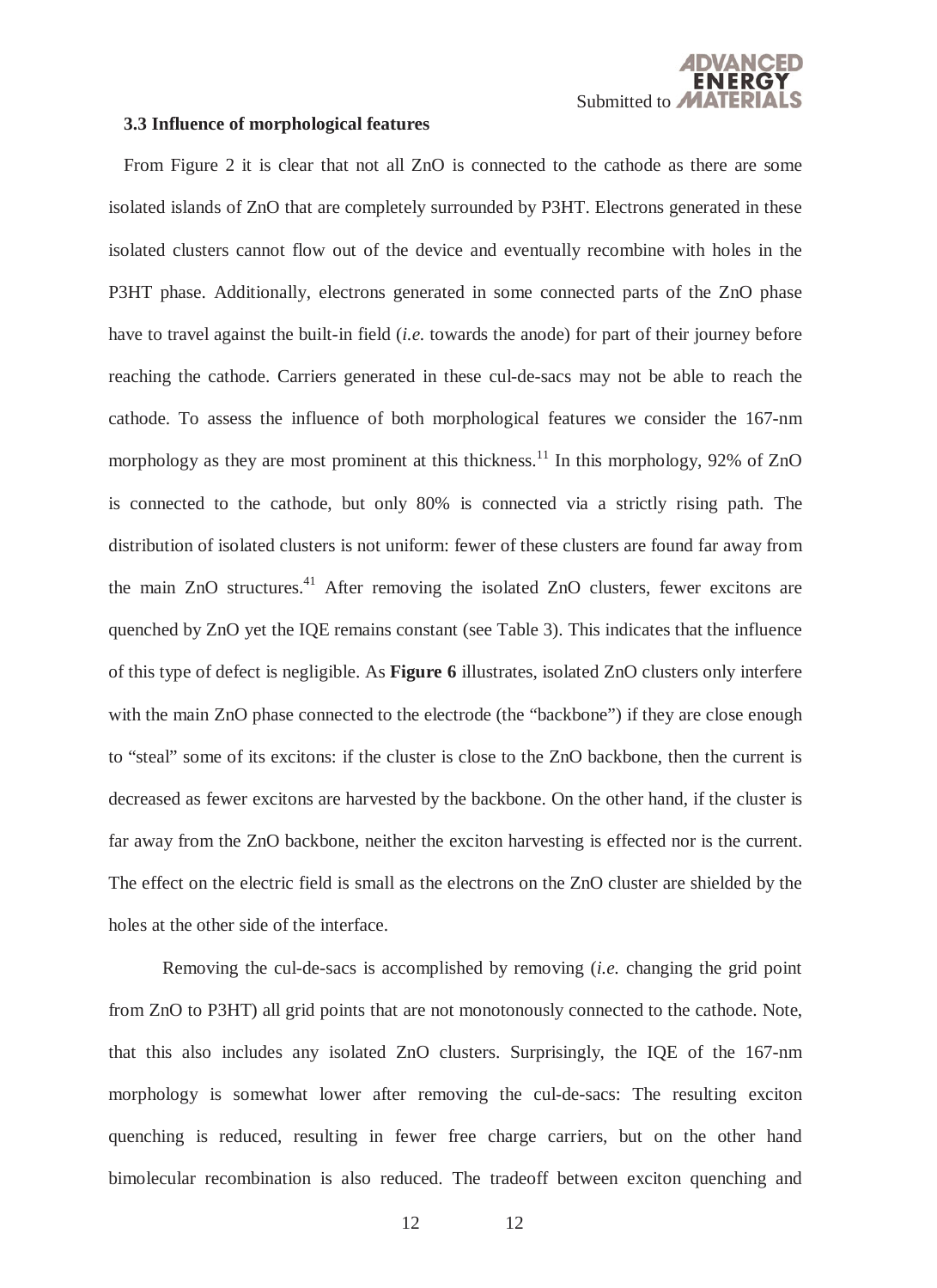bimolecular recombination depends on the depth of the cul-de-sacs, charge carrier mobility, electric field, etc. and will depend on the exact details of the system under study. Figure 6 (d)- (f) illustrates an example where removing the cul-de-sacs does improve the IQE.

 The discussion of isolated clusters and cul-de-sacs in the morphology can also be relevant to other BHJ systems, *e.g.* polymer/fullerene or small molecule/fullerene solar cells. In systems where donor and acceptors form distinct phases, morphological traps can and enhance recombination losses.<sup>42</sup>

# **4. Conclusion**

In sum, we have studied the relation between morphology and performance of BHJ solar cells in unprecedented detail: Solar cells based on P3HT and ZnO were fully characterized in terms of their efficiency and three-dimensional (3D) morphology on the nanoscale. We have established a quantitative link between efficiency and morphology by using the experimental 3D morphology as direct input for a 3D optoelectronic device model. This model includes the effects of exciton diffusion and quenching; space-charge; recombination, generation, drift and diffusion of charge carriers; and the injection/extraction of carriers at the contacts. By comparing the model with Monte-Carlo data from the literature we confirmed that a driftdiffusion approach is still viable at these length-scales. The observed trend in internal quantum efficiency as a function of layer thickness can be reproduced with a single set of parameters. The IQE is a tradeoff between exciton harvesting and charge transport: The 57 nm morphology with its coarse phase separation is very good at transporting charges to the electrodes, but has limited exciton harvesting capability. On the other hand, the 167-nm thick morphology has significant recombination losses. Isolated clusters of acceptor material that are more than a few times the exciton diffusion length away from the main acceptor backbone do not affect the overall device efficiency. The impact of cul-de-sacs, however, is more complex and depends on the local electric field, the depth of the cul-de-sac, etc. For this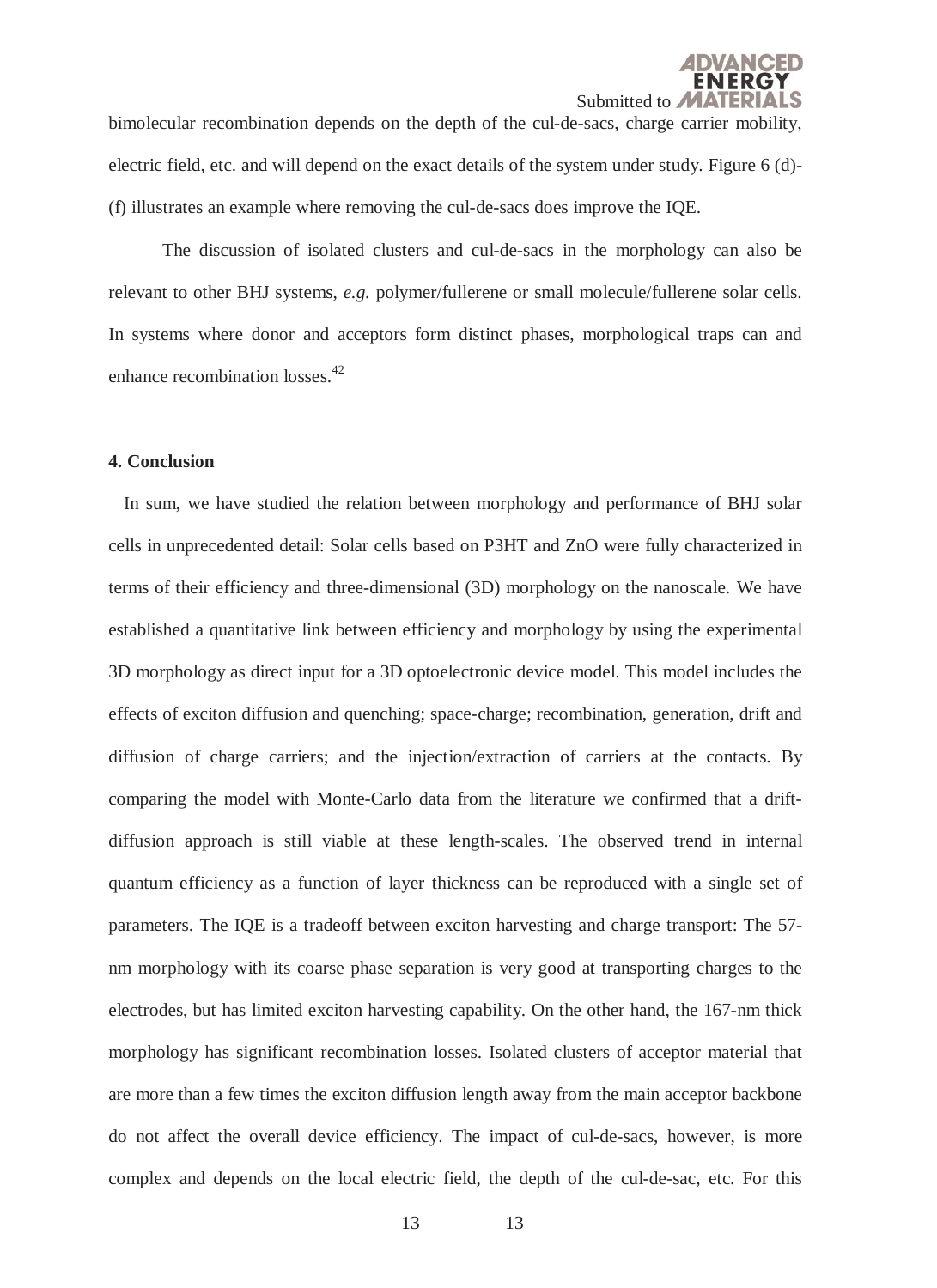

particular set of morphologies, efforts to remove isolated clusters of ZnO or cul-de-sacs in the ZnO phase will not improve device performance. This first direct use of morphological data in an optoelectronic device model shows that it is indeed possible to quantitatively link morphology to device performance.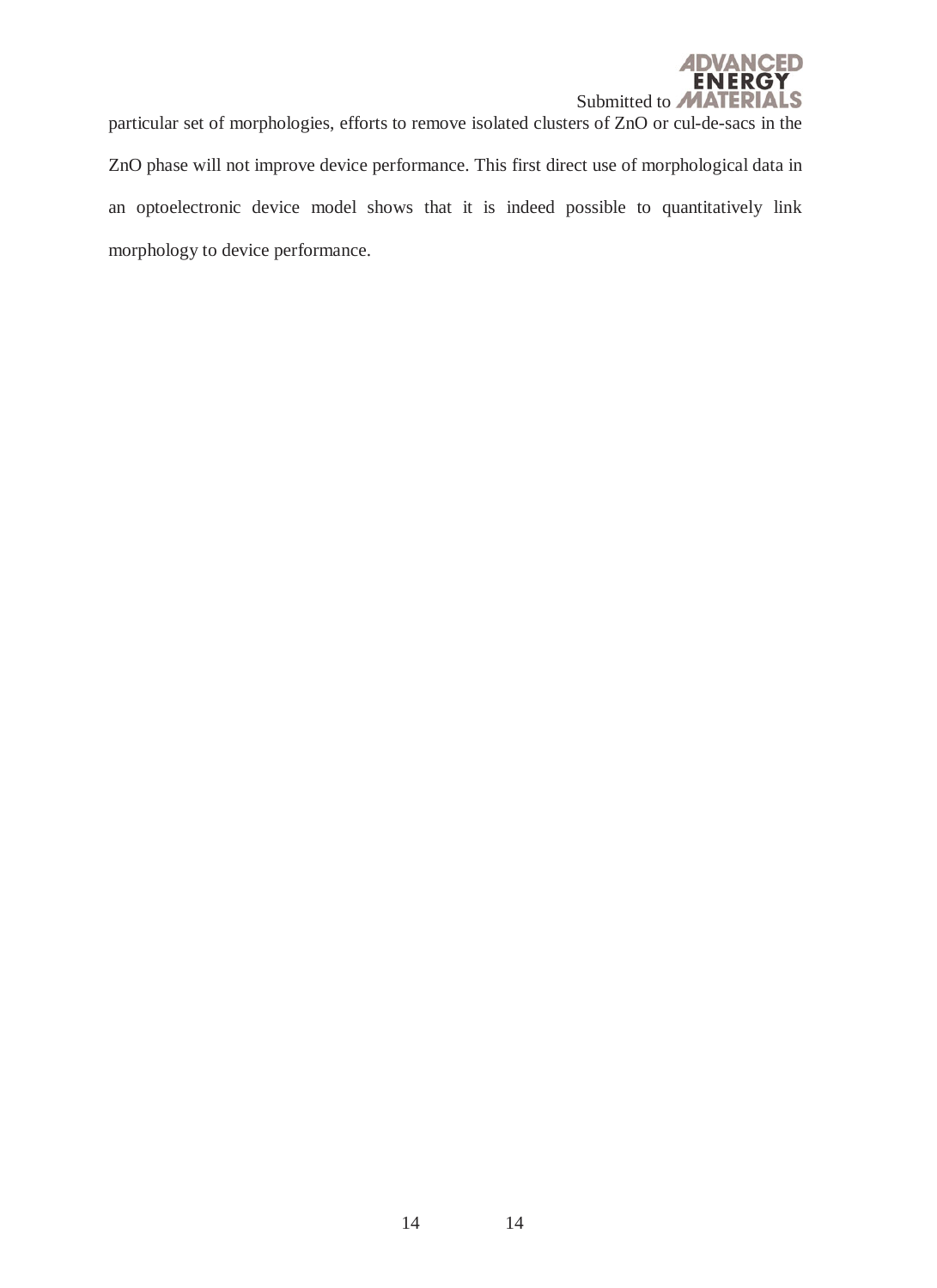

# **Supporting Information**

Supporting Information is available online from the Wiley Online Library or from the author.

#### **Acknowledgements**

L.J.A.K. acknowledges support by a grant from STW/NWO (VENI 11166) and thanks A. B. Walker (University of Bath) for detailed information regarding the Monte-Carlo data in Ref. 15. O.S. and V.S. acknowledge financial support by the German Research Society (DFG) under the Priority Programme: 'Elementary Processes of Organic Photovoltaics' (SPP 1355).

> Received: ((will be filled in by the editorial staff)) Revised: ((will be filled in by the editorial staff)) Published online: ((will be filled in by the editorial staff))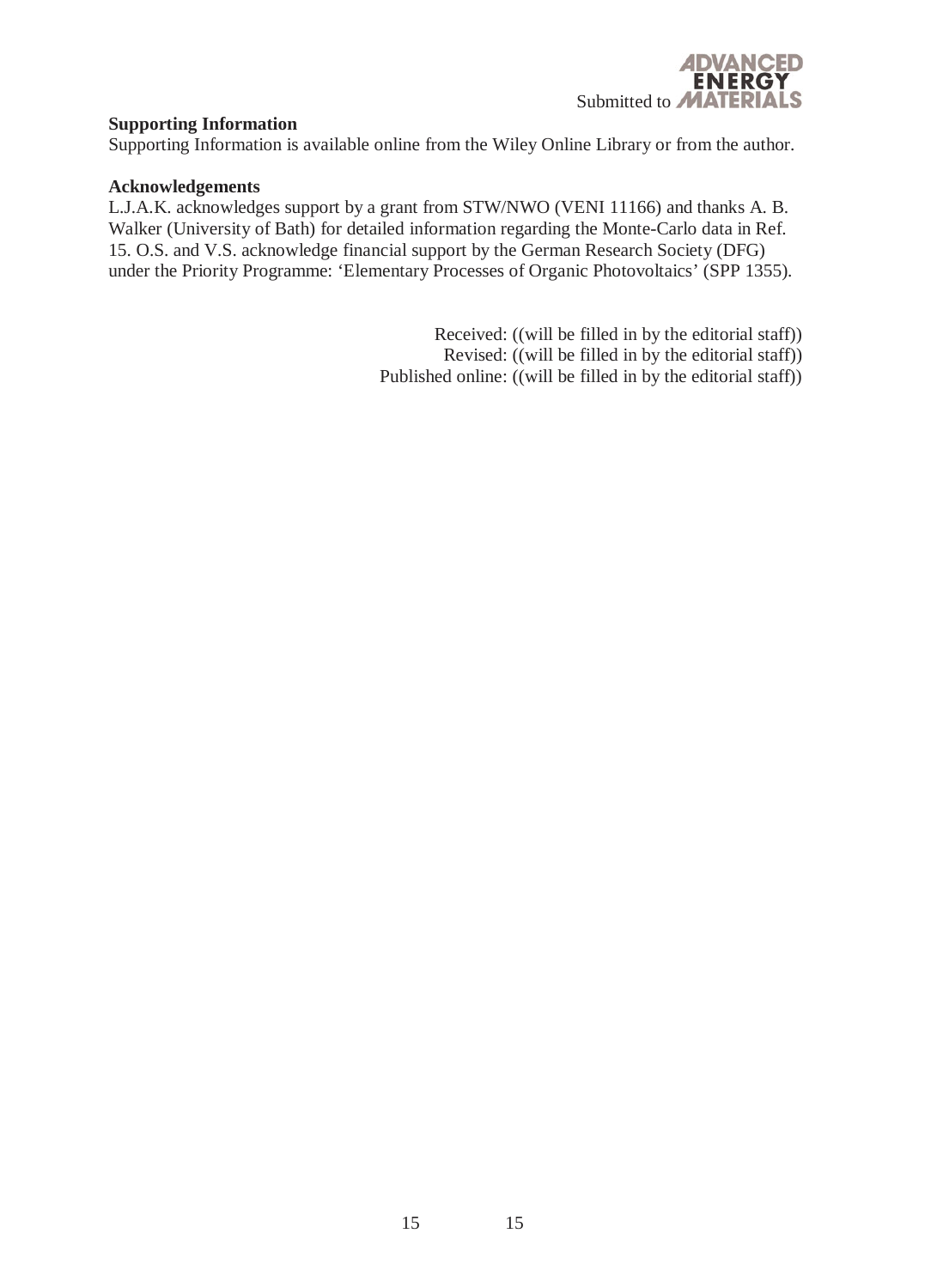#### **REFERENCES**

- [1] S. H. Park, A. Roy, S. Beaupré, S. Cho, N. Coates, J. S. Moon, D. Moses, M. Leclerc, K. Lee, A. J. Heeger, *Nature Photon.* **2009**, *3*, 297–302.
- [2] J. Hou, H.-Y. Chen, S. Zhang, R. I. Chen, Y. Yang, Y. Wu, G. Li, *J. Am. Chem. Soc.* **2009**, *131*, 15586–15587.
- [3] Y. Liang, Z. Xu, J. Xia, S.-T. Tsai, Y. Wu, G. Li, C. Ray, L. Yu, *Adv. Mater.* **2010**, *22*, E135–E138.
- [4] M. A. Green, K. Emery, Y. Hishikawa, W. Warta, E. D. Dunlop, *Prog. Photovolt: Res. Appl.* **2012**, *20*, 12–20.
- [5] W. U. Huynh, J. J. Dittmer, A. P. Alivisatos, A. P. *Science* **2002**, *295*, 2425–2427.
- [6] N. C. Greenham, X. Peng, A. P. Alivisatos, *Phys. Rev. B* **1996**, *54*, 17628–17637.
- [7] K. M. Coakley, Y. Liu, M. D. McGehee, K. L. Frindell, G. D. Stucky, G. D. *Adv. Funct. Mater.* **2003**, *13*, 301–306.
- [8] C. Y. Kuo, W. C. Tang, C. Gau, T. F. Guo, D. Z. Jeng, *Appl. Phys. Lett.* **2008**, *93*, 033307.
- [9] D. C. Olson, S. E. Shaheen, R. T. Collins, D. S. Ginley, *J. Phys. Chem. C* **2007**, *111*, 16640–16645.
- [10] R. Zhu, C.-Y. Jiang, S. Ramakrishna, *Adv. Mater.* **2009**, *21*, 994–1000.
- [11] S. D. Oosterhout, M. M. Wienk, S. S. Van Bavel, R. Thiedmann, L. J. A. Koster, J. Gilot,
- V. Schmidt, R. A. J. Janssen, *Nature Mater.* **2009**, *8*, 818–824.
- [12] S. S. Van Bavel, E. Sourty, G. De With, J. Loos, *Nano Lett.* **2009**, *9*, 507–513.
- [13] O. Stenzel, L. J. A. Koster, R. Thiedmann, S. D. Oosterhout, R. A. J. Janssen, V.
- Schmidt, *Adv. Funct. Mater.* **2012**, *22*, 1236–1244.
- [14] H. K. Kodali, B. Ganapathysubramanian, Modelling Simul. Mater. Sci. Eng. **2012**, *20*, 035015.
- [15] P. K. Watkins, A. B. Walker, G. L. B. Verschoor, *Nano Lett.* **2005**, *5*, 1814–1818.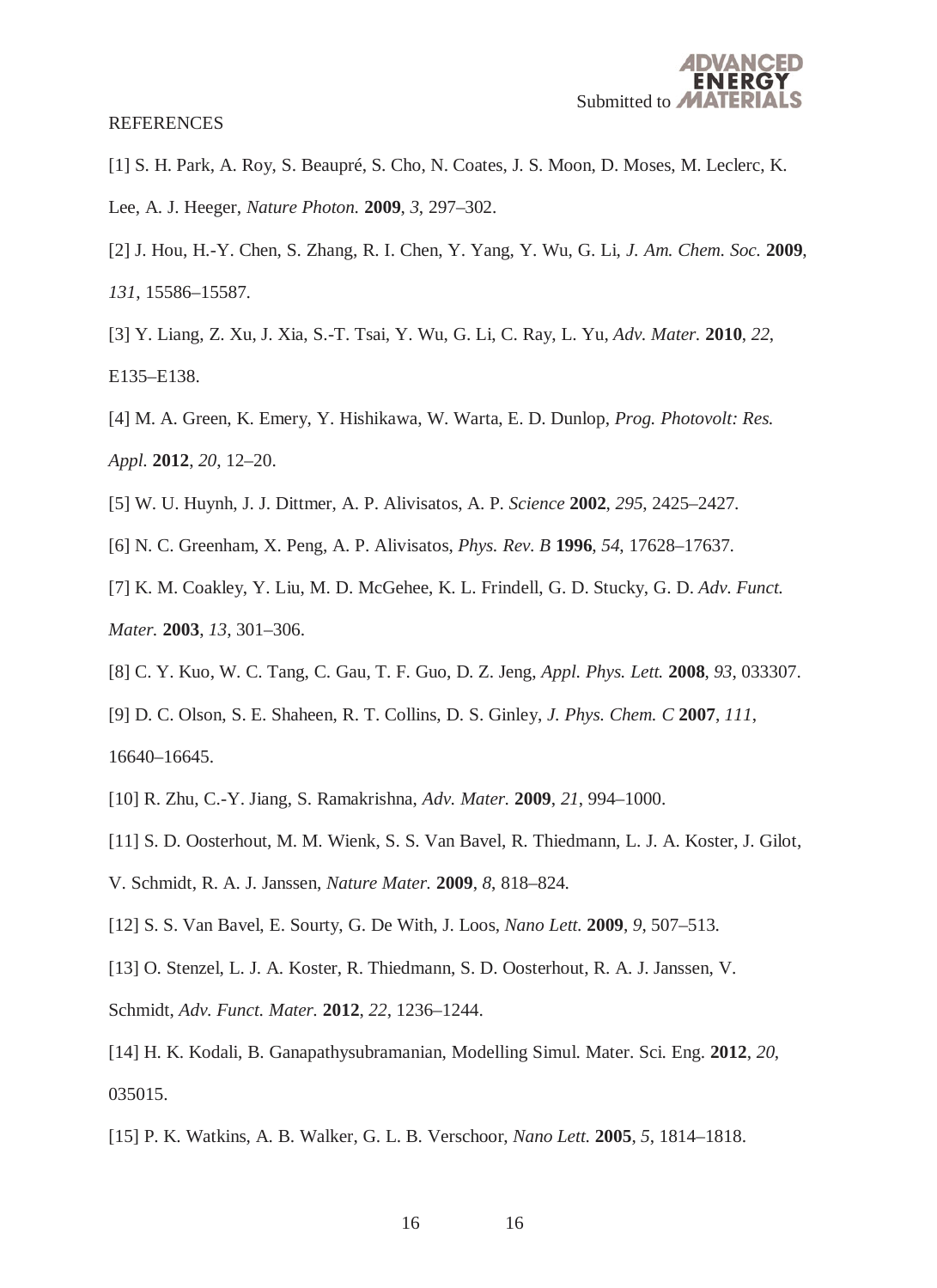[16] R. G. E. Kimber, A. B. Walker, G. E. Schroder-Turk, D. J. Cleaver, *Phys. Chem. Chem. Phys.* **2010**, *12*, 844–851.

- [17] C. Groves, R. G. E. Kimber, A. B. Walker, *J. Chem. Phys.* **2010**, *133*, 144110.
- [18] J. D. Kotlarski, P. W. M. Blom, L. J. A. Koster, M. Lenes, L. H. Slooff, *J. Appl. Phys.* **2008**, *103*, 084502.
- [19] L. J. A. Koster, W. J. Van Strien, W. J. E. Beek, P. W. M. Blom, *Adv. Funct. Mater.* **2007**, *17*, 1297–1302.
- [20] P. Langevin, *Ann. Chim. Phys.* **1903**, *28*, 433–530.
- [21] A. Einstein, *Ann. Phys. (Leipzig)* **1905**, *322*, 549–560.
- [22] G. A. H. Wetzelaer, L. J. A. Koster, P. W. M. Blom, *Phys. Rev. Lett.* **2011,** *107*, 066605.
- [23] S. Selberherr, *Analysis and Simulation of Semiconductor Devices*, Springer-Verlag, Wien,

**1984**.

- [24] P. Ramachandran, G. Varoquaux, *IEEE Comput. Sci. Eng.*, **2011**, *13*, 40–51.
- [25] R. A. Marsh, C. Groves, N. C. Greenham, *J. Appl. Phys. Lett.* **2007**, *101*, 083509.
- [26] C. Groves, R. A. Marsh, N. C. Greenham, *J. Chem. Phys.* **2008**, *129*, 114903.
- [27] T. Offermans, S. C. J. Meskers, R. A. J. Janssen, *Chem. Phys.* **2005**, 308, 125–133.
- [28] C. Groves, N. C. Greenham, *Phys. Rev. B* **2008**, *78*, 155205.
- [29] C. Deibel, T. Strobel, V. Dyakonov, *Phys. Rev. Lett.* **2009**, *103*, 036402.
- [30] P. Peumans, S. Uchida, S. R. Forrest, *Nature* **2003**, *425*, 158–162.
- [31] J. E. Kroeze, T. J. Savenije, M. J. W. Vermeulen, J. M. Warman, *J. Phys. Chem. B* **2003**, *107*, 7696–7705.
- [32] C. Goh, S. R. Scully, M. D. McGehee, *J. Appl. Phys.* **2007**, *101*, 114503.
- [33] P. E. Shaw, A Ruseckas, I. D. W. Samuel, *Adv. Mater.* **2008**, *20*, 3516–3520.
- [34] O. V. Mikhnenko, H. Azimi, M. Scharber, M. Morana, P. W. M. Blom, M. A. Loi,
- *Energy Environ. Sci*. **2012**, *5*, 6960–6965.
- [35] More precisely, it is assumed that  $D_X \tau = 25$  nm<sup>2</sup>.
	- 17 17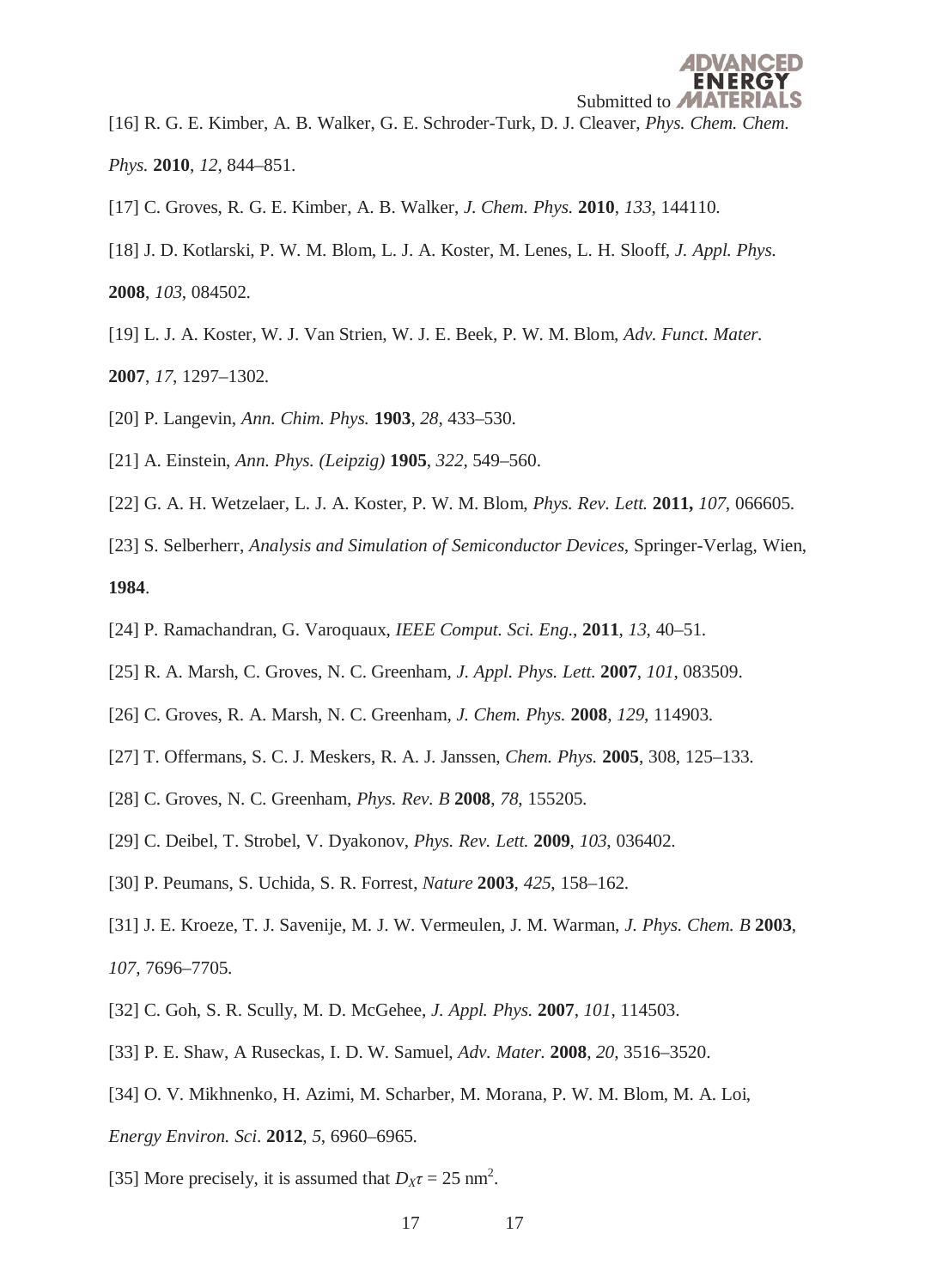[36] S. D. Oosterhout, L. J. A. Koster, S. S. Van Bavel, J. Loos, O. Stenzel, R. Thiedmann, V.

- Schmidt, B. Campo, T. J. Cleij, L. Lutzen, D. Vanderzande, M. M. Wienk, R. A. J. Janssen, *Adv. Energy Mater*. **2011**, *1*, 90–96.
- [37] V. D. Mihailetchi, H. X. Xie, B. De Boer, L. J. A. Koster, P. W. M. Blom, *Adv. Funct. Mater.* **2006**, *16*, 699–708.
- [38] V. D. Mihailetchi, J. Wildeman, P. W. M. Blom, *Phys. Rev. Lett.* **2005**, *94*, 126602.
- [39] A. Pivrikas, N. S. Sariciftci, G. Juška, R. Österbacka, *Prog. Photovolt: Res. Appl.* **2007**, *15*, 677–696.
- [40] L. J. A. Koster, V. D. Mihailetchi, R. Ramaker, P. W. M. Blom, *Appl. Phys. Lett.* **2005**, *86*, 123509.
- [41] O. Stenzel, H. Hassfeld, R. Thiedmann, L. J. A. Koster, S. D. Oosterhout, S. S. Van

Bavel, M. M. Wienk, J. Loos, R. A. J. Janssen, V. Schmidt, *Ann. Appl. Stat*. **2011**, *5*, 1920– 1947.

[42] B. Walker, C. Kim, T.-Q. Nguyen, *Chem. Mater.* **2011**, *23*, 470–482.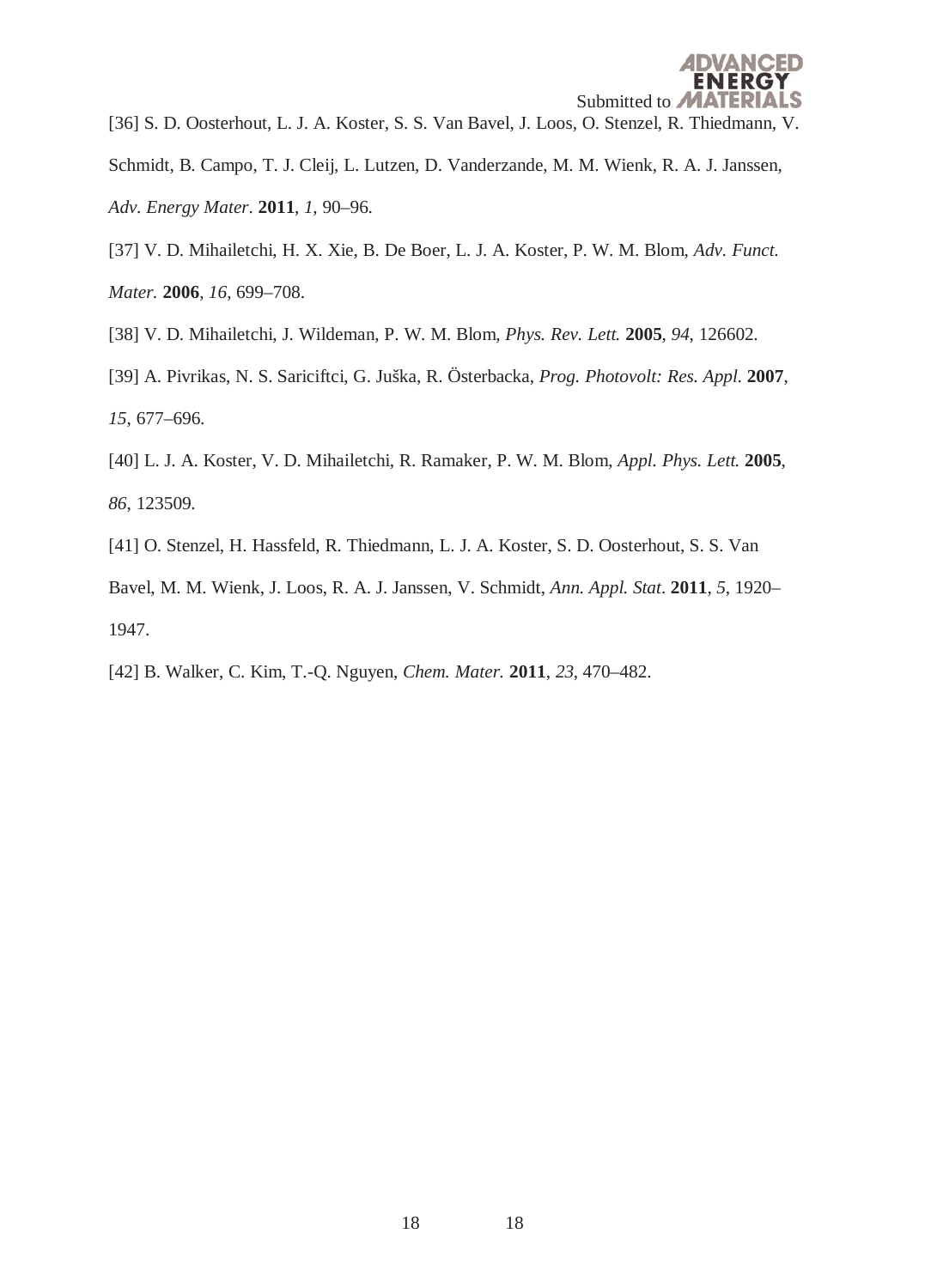#### **FIGURES**



Figure 1. Internal quantum efficiency of P3HT/ZnO solar cells as a function of layer thickness. Open symbols represent the data from Oosterhout *et al*. 11 The simulation results for three thicknesses, where experimental 3D data were available, are denoted by the green triangles. The data point at 220 nm (red dot) is obtained by adding extra thickness to the 167 nm morphology data.



**Figure 2.** Reconstructed volumes of P3HT/ZnO layers of (a) 57 nm, (b) 100 nm, and (c) 167 nm thickness. P3HT appears transparent, ZnO gray. The lateral dimensions are  $140 \times 140$  nm<sup>2</sup>, which is a quarter of the total simulation volume. The front of the image corresponds to the anode.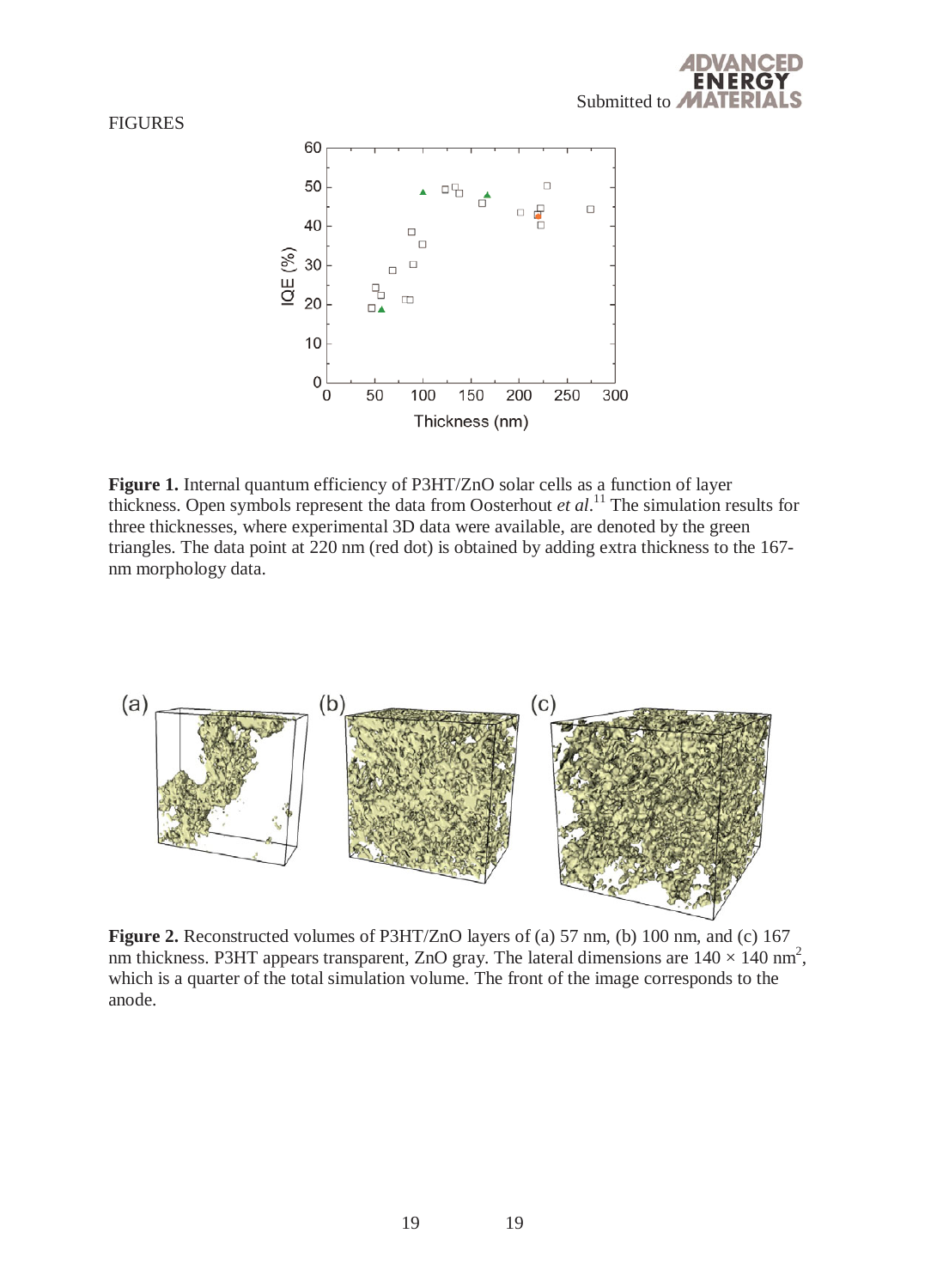

`FD

**Figure 3.** The bimolecular recombination loss *ζBR* as a function of the average feature size as calculated with the drift-diffusion model. The inset shows Monte-Carlo data re-plotted from Ref. 16.



**Figure 4.** (a) Simulated current-voltage characteristics of the three different thicknesses ((green triangles) 57 nm, (blue dots) 100 nm, (red squares) 167 nm). For comparison, the experimental current-voltage curve of a 162-nm thick device is also included (line). (b) Internal quantum efficiency (green triangles), exciton loss *ζX* (red dots) and bimolecular recombination loss *ζBR* (blue squares). Lines are intended to guide the eye.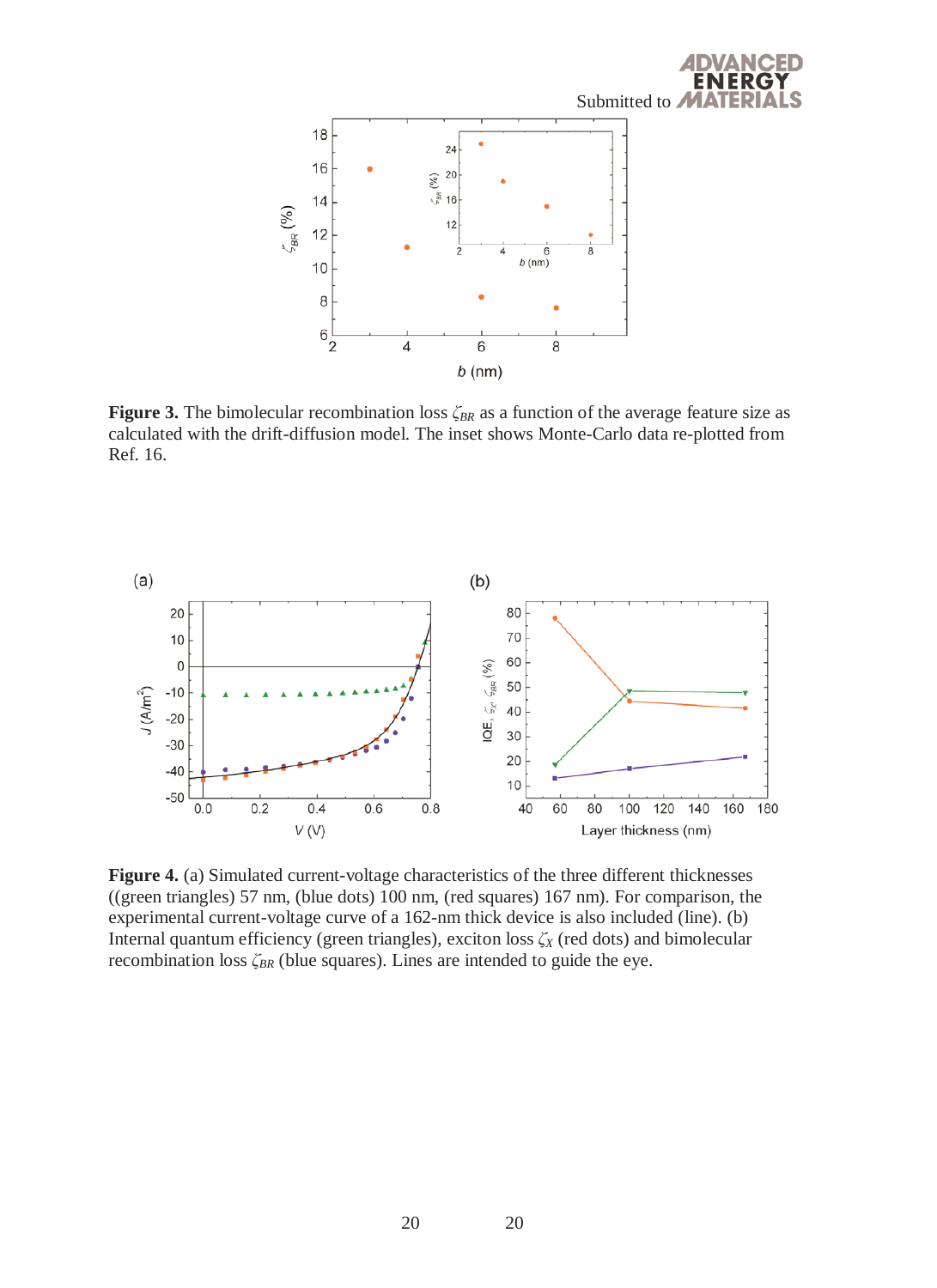

**Figure 5.** Average recombination rate  $R_{av}$  as a function of the distance x from the cathode in the 167 nm morphology. The arrow indicates increasing the applied voltage from short-circuit to open-circuit conditions.



**Figure 6.** Exciton density (red = highest) on schematic morphologies. The plots show the exciton density perpendicular to the substrate with the cathode at the top of each graph and the anode at the bottom. The ZnO phase shows up as dark blue (zero exciton density). (a)-(c) The presence of isolated clusters of ZnO is only detrimental if the clusters are close to the main ZnO backbone: (a) and (b) have equal IQE, while in (c) the IQE is lower as the cluster "steals" excitons that would otherwise be harvested by the main ZnO backbone. (d)-(f) Culde-sacs in the morphology can reduce IQE. The current in (e) is reduced compared to (d) even though more excitons are harvested as the carriers are trapped in the cul-de-sac. The morphology in (f) harvests as many excitons as the one in (e), but also allows the photogenerated carriers to escape to the electrodes yielding a higher IQE.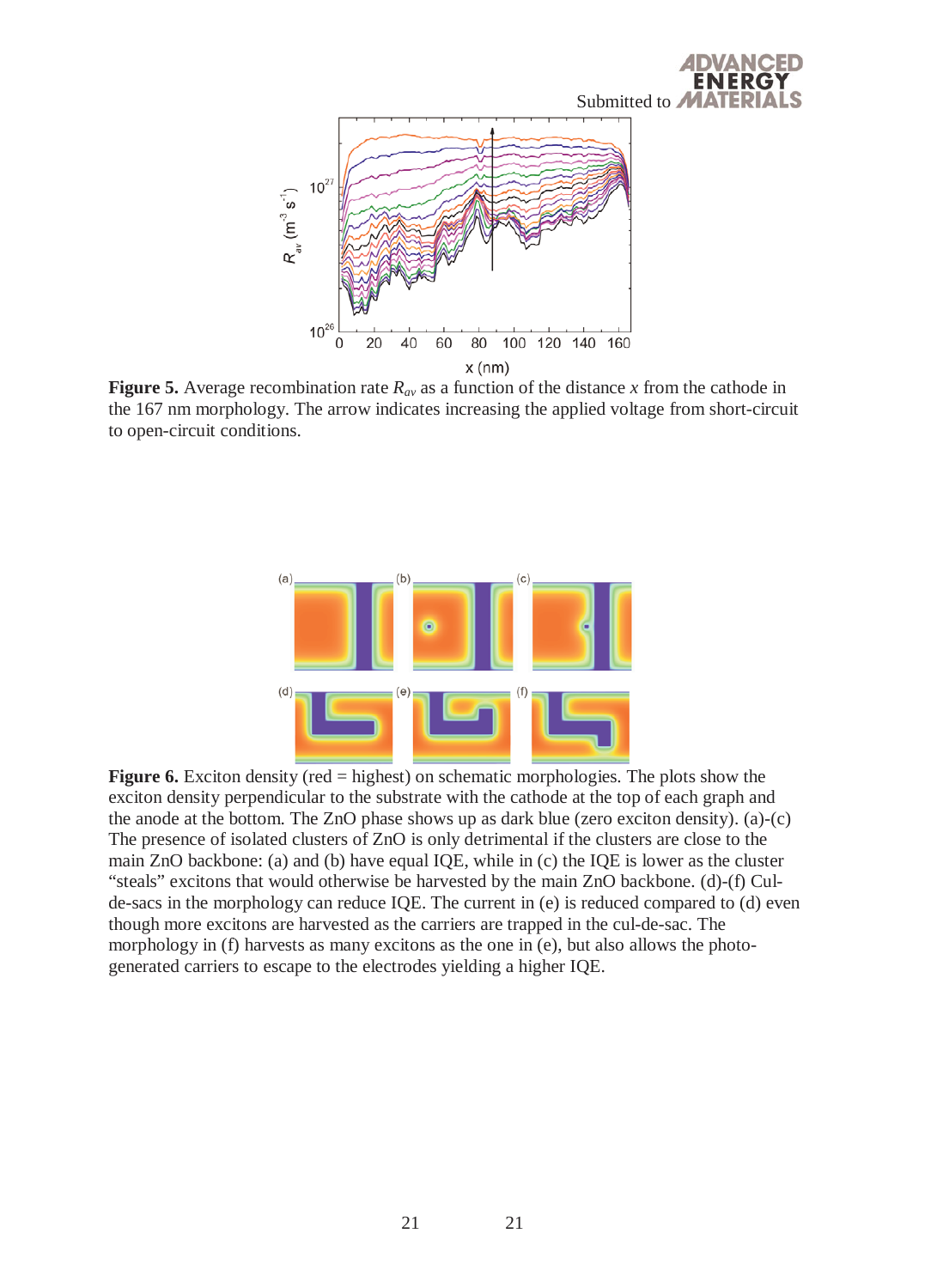**Table 1.** Parameters used to compare the drift-diffusion model with the Monte-Carlo data by Kimber *et al*. 16

| parameter                             | value                                              | source |
|---------------------------------------|----------------------------------------------------|--------|
| grid size                             | $64\times64\times64$                               | Ref. a |
| grid spacing                          | $1 \text{ nm}$                                     | Ref. a |
| $\mu_p$                               | $10^{-8}$ m <sup>2</sup> /Vs                       | Ref. a |
| $\mu_n$                               | $10^{-8}$ m <sup>2</sup> /Vs                       | Ref. a |
| $\varepsilon_r$                       | 4                                                  | Ref. a |
| $W_{\text{cathode}}$                  | $3.65 \text{ eV}$                                  | Ref. b |
| $W_{\text{anode}}$                    | 4.95 eV                                            | Ref. a |
| HOMO donor                            | $-5.1$ eV                                          | Ref. a |
| LUMO acceptor                         | $-3.5$ eV                                          | Ref. a |
| exciton diffusion length $\vert$ 6 nm |                                                    | Ref. a |
| absorbed photons <sup>c</sup>         | $2.5\times10^{20}$ m <sup>-2</sup> s <sup>-1</sup> | Ref. a |
| $N_{cv}$                              | $2.5 \times 10^{25}$ m <sup>-3</sup>               | Ref. d |

<sup>a)</sup>Ref. 16 and references therein; <sup>b)</sup>The electrode work functions are derived from the built-in voltage (1.3 V) and the energy levels of the materials used in Ref. 15;  $\mathrm{c}^{\circ}$ A Gaussian optical field profile was used.<sup>15</sup>; <sup>d)</sup> L. J. A. Koster, E. C. P. Smits, V. D. Mihailetchi, P. W. M. Blom, *Phys. Rev. B.* **2005**, *72*, 085205.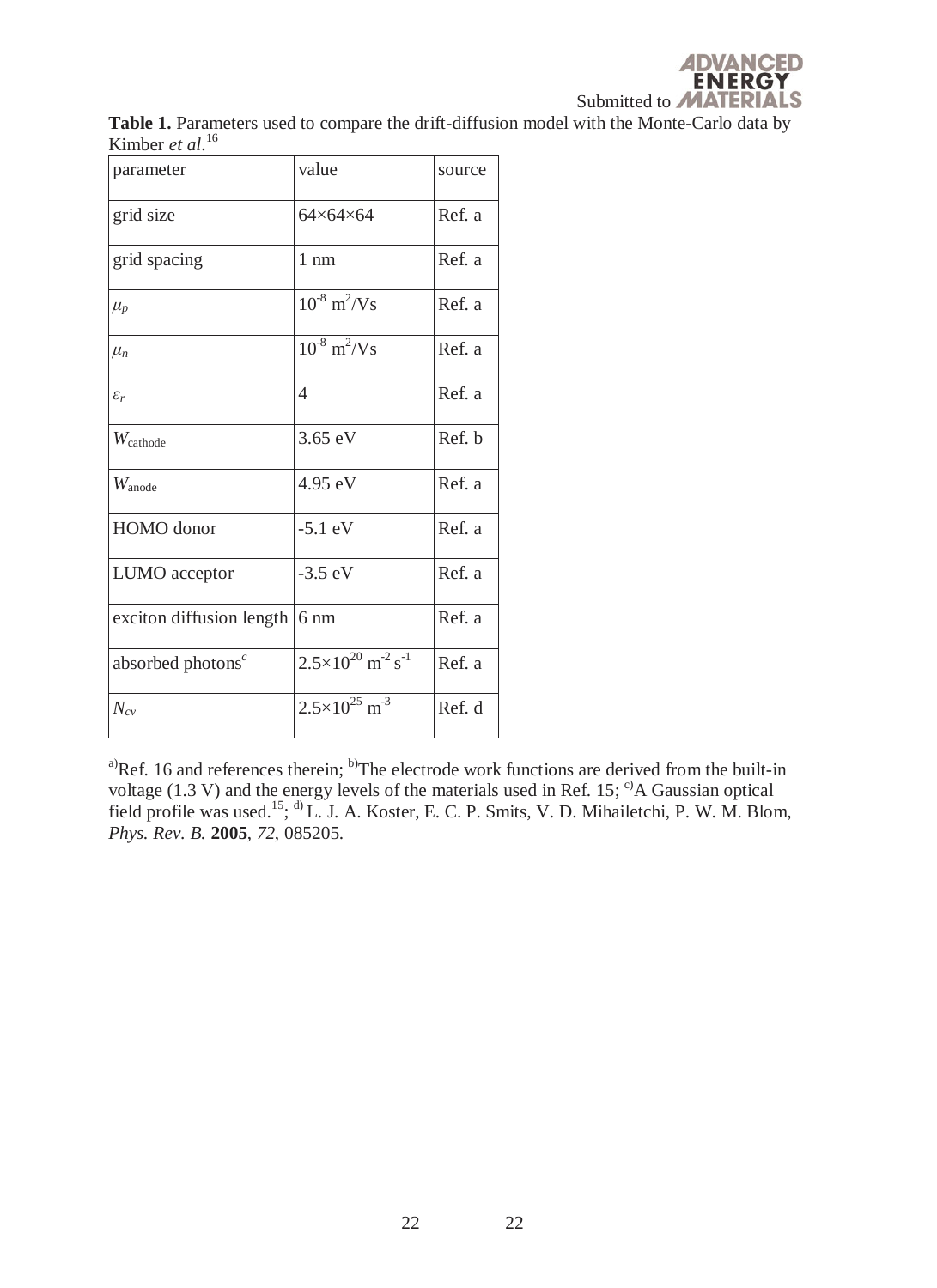|  |  |  | Table 2. Parameters used to fit the optoelectronic model to the IQE data in Figure 1. |
|--|--|--|---------------------------------------------------------------------------------------|
|  |  |  |                                                                                       |

| parameter                | value                                              | source     |
|--------------------------|----------------------------------------------------|------------|
| lateral grid size        | 200×200                                            |            |
| grid spacing             | $1.4 \text{ nm}^a$                                 |            |
| $\mu_p$                  | $4\times10^{-8}$ m <sup>2</sup> /Vs                | Ref. b     |
| $\mu_n$                  | $4 \times 10^{-8}$ m <sup>2</sup> /Vs              | see text   |
| $\varepsilon_r$          | 4 <sup>c</sup>                                     |            |
| HOMO P3HT                | $-4.9$ eV                                          | Ref. d     |
| electron affinity ZnO    | -3.8 $eV^e$                                        |            |
| $W_{\text{cathode}}$     | 3.8 $eV^f$                                         |            |
| $W_{\text{anode}}$       | 4.9 $eV^f$                                         |            |
| exciton diffusion length | $5 \text{ nm}$                                     | see text   |
| $N_{cv}$                 | $2.5 \times 10^{25}$ m <sup>-3</sup>               | Ref. g     |
| $\gamma_{\rm pre}$       | 0.03                                               | fit to IQE |
| absorbed photons 57 nm   | $3.6\times10^{20}$ m <sup>-2</sup> s <sup>-1</sup> | experiment |
| absorbed photons 100 nm  | $5.1\times10^{20}$ m <sup>-2</sup> s <sup>-1</sup> | experiment |
| absorbed photons 167 nm  | $5.6\times10^{20}$ m <sup>-2</sup> s <sup>-1</sup> | experiment |
| absorbed photons 220 nm  | $6.6\times10^{20}$ m <sup>-2</sup> s <sup>-1</sup> | experiment |

 $\frac{1}{a}$  Taken equal to typical hop lengths found in conjugated materials; b) Ref. 36; c) Taken as the average of the relative dielectric constants of  $ZnO(5)$  and conjugated polymers (3); <sup>d)</sup> J. Hou, T. L. Chen, S. Zhang, L. Huo, S. Sista, Y. Yang, *Macromolecules* **2009**, *42*, 9217–9219; e) The electron affinity of ZnO was obtained by fitting to the open-circuit voltage  $(-0.75 \text{ V}$  for the best devices) of the illuminated P3HT/ZnO solar cells;  $<sup>f</sup>$  The contacts were assumed to be</sup> ohmic and their work functions therefore equal to the respective energy levels of the materials. g) L. J. A. Koster, E. C. P. Smits, V. D. Mihailetchi, P. W. M. Blom, *Phys. Rev. B.* **2005**, *72*, 085205.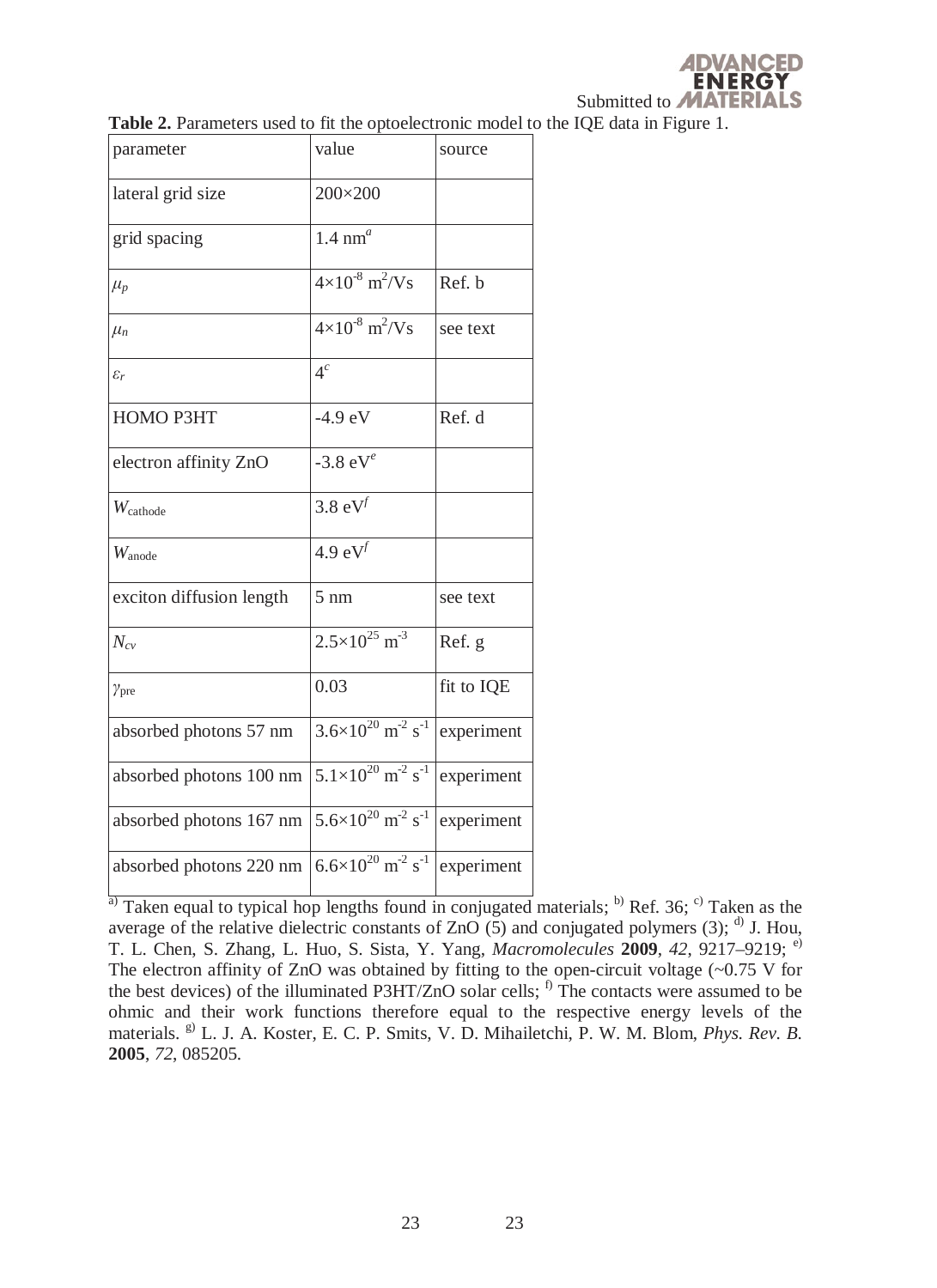Table 3. The influence of removing isolated ZnO clusters and removing cul-de-sacs from the original 167-nm morphology on the exciton loss *ζX*, bimolecular recombination loss *ζBR* and the internal quantum efficiency.

|                  |    |    | original clusters removed cul-de-sacs removed |
|------------------|----|----|-----------------------------------------------|
| $\zeta_X$ (%)    |    | 46 |                                               |
| $\zeta_{BR}$ (%) |    |    |                                               |
| $IQE$ $%$        | 48 | 48 |                                               |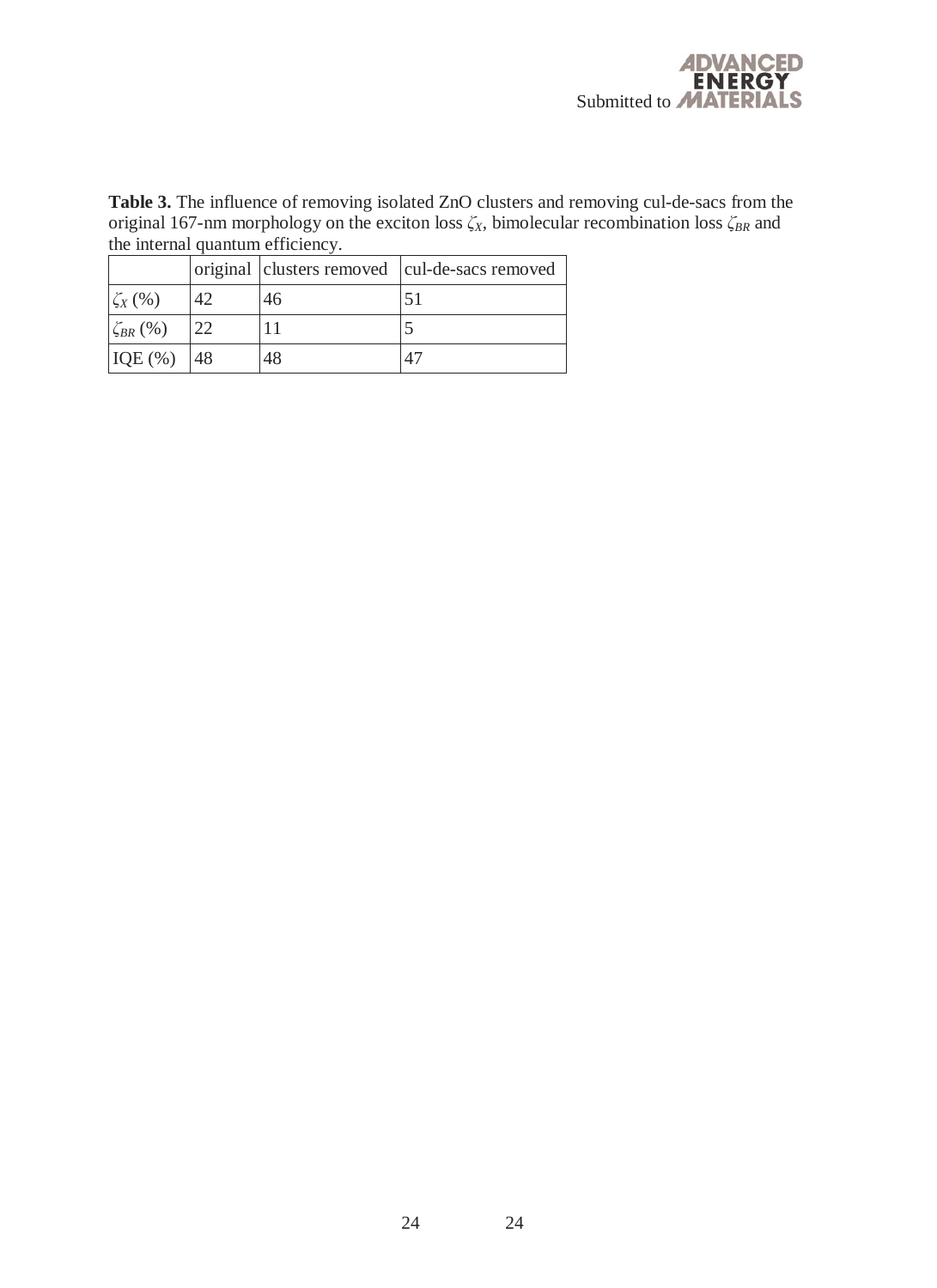

**The authors present a quantitative link between the internal quantum efficiency and morphology of polymer/ZnO solar cells.** The morphologies of three active layers with different thicknesses were used as direct input for a 3D numerical device model. This first direct use of morphological data in a numerical model highlights the importance of morphology in solar cells.

Keywords: conjugated polymers; organic electronics; photovoltaic devices; solar cells; zinc oxide

*L. Jan Anton Koster\*, Ole Stenzel, Stefan D. Oosterhout, Martijn M. Wienk, Volker Schmidt, and René A. J. Janssen* 

# **Morphology and Efficiency: The case of polymer/ZnO solar cells**

*ToC figure (55 mm broad × 50 mm)*